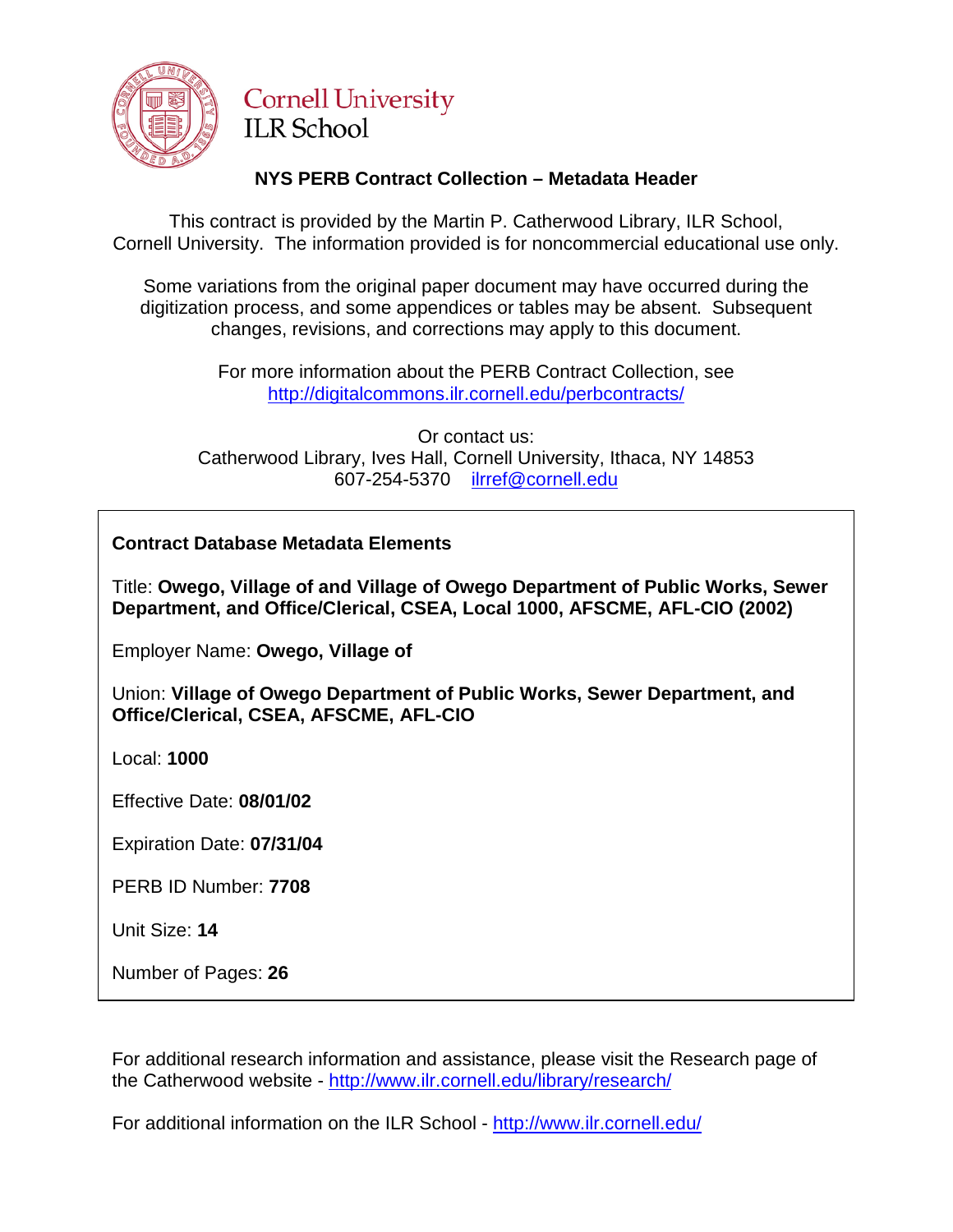

 $B C$  $7708$ 

# **COLLECTIVE BARGAINING AGREEMENT**

## **BETWEEN**

# **THE VILLAGE OF OWEGO**

 $\boldsymbol{\alpha}$ 

# **THE CIVIL SERVICE EMPLOYEES ASSOCIATION LOCAL 1000 AFSCME, AFL-CIO**

**Covering the two (2) year period:** 

**August 1,2002** - **July 31,2004** 

 $\mathbf{I}% _{t}\left| \mathbf{I}_{t}\right| ^{-1}\left| \mathbf{I}_{t}\right| ^{-1}\left| \mathbf{I}_{t}\right| ^{-1}\left| \mathbf{I}_{t}\right| ^{-1}\left| \mathbf{I}_{t}\right| ^{-1}\left| \mathbf{I}_{t}\right| ^{-1}\left| \mathbf{I}_{t}\right| ^{-1}\left| \mathbf{I}_{t}\right| ^{-1}\left| \mathbf{I}_{t}\right| ^{-1}\left| \mathbf{I}_{t}\right| ^{-1}\left| \mathbf{I}_{t}\right| ^{-1}\left| \mathbf{I}_{t}\right| ^{-1}\left| \mathbf{I}_{t}\right| ^{-1}\left|$ 

 $\begin{bmatrix} 1 & 1 \\ 1 & 1 \\ 1 & 1 \\ 1 & 1 \\ 1 & 1 \\ 1 & 1 \\ 1 & 1 \\ 1 & 1 \\ 1 & 1 \\ 1 & 1 \\ 1 & 1 \\ 1 & 1 \\ 1 & 1 \\ 1 & 1 \\ 1 & 1 \\ 1 & 1 \\ 1 & 1 \\ 1 & 1 \\ 1 & 1 \\ 1 & 1 \\ 1 & 1 \\ 1 & 1 \\ 1 & 1 \\ 1 & 1 \\ 1 & 1 \\ 1 & 1 \\ 1 & 1 \\ 1 & 1 \\ 1 & 1 \\ 1 & 1 \\ 1 & 1 \\ 1 & 1 \\ 1 & 1 \\ 1 & 1 \\ 1 & 1 \\ 1 &$ RECEIVED a **APR** *2* 9 **20U4 NYS WBUC EMPLOYMENT ""IATIONS BOARO** .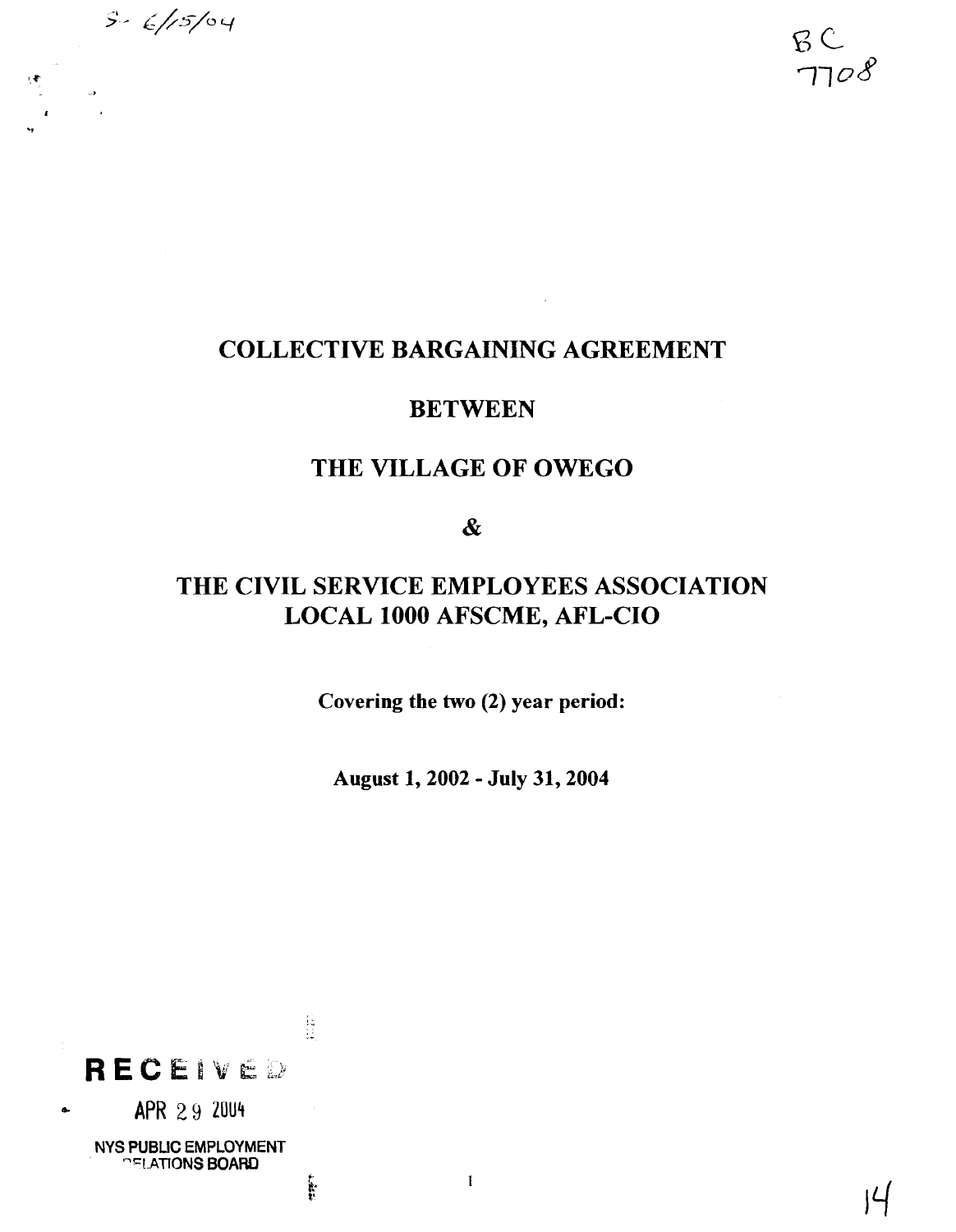## **TABLE OF CONTENTS**

 $\frac{1}{2}$ 

 $\sim$ 

# **ARTICLE PAGE(S)**

| <b>ACCIDENTAL DEATH &amp; DISMEMBERMENT POLICY</b> | 10H              | 15                      |
|----------------------------------------------------|------------------|-------------------------|
|                                                    | $\mathbf 1$      | 1                       |
|                                                    | $\mathbf{1}$     | $\overline{\mathbf{4}}$ |
|                                                    | <b>14</b>        | 17                      |
|                                                    | 8B               | 11                      |
|                                                    | 22               | 18                      |
|                                                    |                  | 22                      |
|                                                    | 18               | 17                      |
|                                                    | 5F               | 8                       |
|                                                    | 10G              | 14                      |
|                                                    | 10 <sub>C</sub>  | 14                      |
|                                                    | 10B              | 14                      |
|                                                    | $\mathbf{3}$     | $\boldsymbol{4}$        |
|                                                    | 5 <sub>l</sub>   | 8                       |
|                                                    | 10A              | 14                      |
|                                                    |                  | 16,20                   |
|                                                    | 10A              | 12                      |
|                                                    | 5A               | 5                       |
|                                                    | 6 A              | 9                       |
|                                                    | 6 B              | 9                       |
|                                                    | 8 D              | 12                      |
|                                                    | 13               | 15                      |
|                                                    | 20               | 18                      |
|                                                    | 10 F             | 14                      |
|                                                    | 8 K              | 8                       |
|                                                    | 15               | 16                      |
|                                                    | 5 <sub>C</sub>   | 6                       |
|                                                    | 19A              | 17                      |
|                                                    | $\boldsymbol{4}$ | 5                       |
|                                                    | 19 <sub>C</sub>  | 17                      |
|                                                    | 5 D              | -8                      |
|                                                    | 5 <sub>C</sub>   | 6, 21                   |
|                                                    | 19B              | 17                      |
|                                                    | 12               | 15 <sup>15</sup>        |
|                                                    | <b>8A</b>        | 11                      |
|                                                    | 19 <sub>D</sub>  | 17                      |
|                                                    | 14               | 16                      |
|                                                    | 11               | 15                      |
|                                                    | 51C              | 7                       |
|                                                    | 3                | $\boldsymbol{4}$        |
|                                                    | 10 <sub>J</sub>  | 15                      |

and the construction of the con-

 $\mathcal{L}^{\mathcal{L}}$  . The constraints are similar to  $\mathcal{L}^{\mathcal{L}}$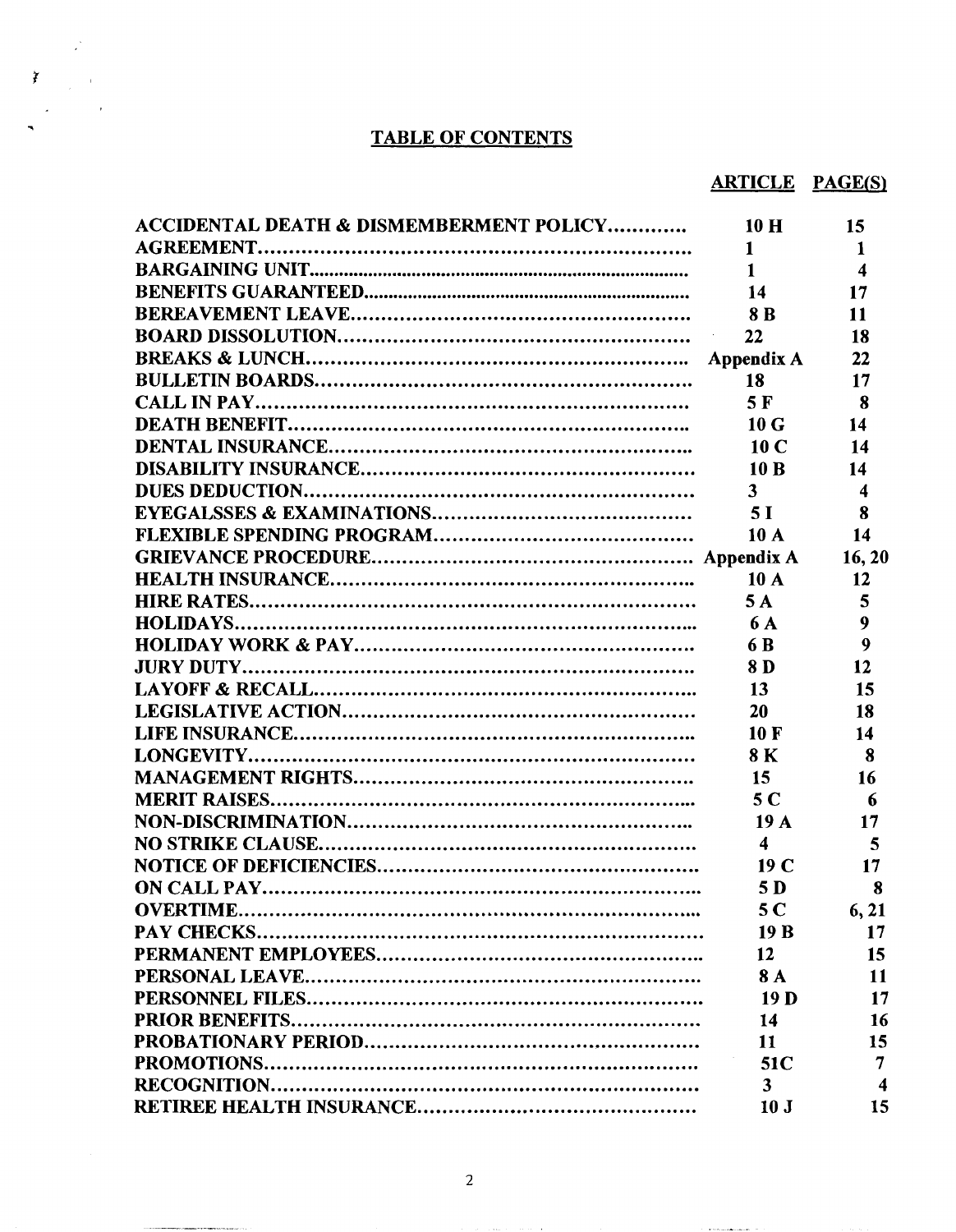## **TABLE OF CONTENTS (CONTINUED)**

 $\begin{array}{c} \mathcal{L}_{\text{max}} \\ \mathcal{L}_{\text{max}} \\ \mathcal{L}_{\text{max}} \end{array}$ 

## **ARTICLE PAGE**

| 10E       | 14                        |
|-----------|---------------------------|
| 5D        |                           |
| <b>8C</b> | 11                        |
|           | 18                        |
|           | 12                        |
|           | 17                        |
|           | 10                        |
| 5 B       |                           |
| 5 H       | $\overline{\phantom{0}}8$ |
| 10 D      | 14                        |
| 19 F.     | 17                        |
|           |                           |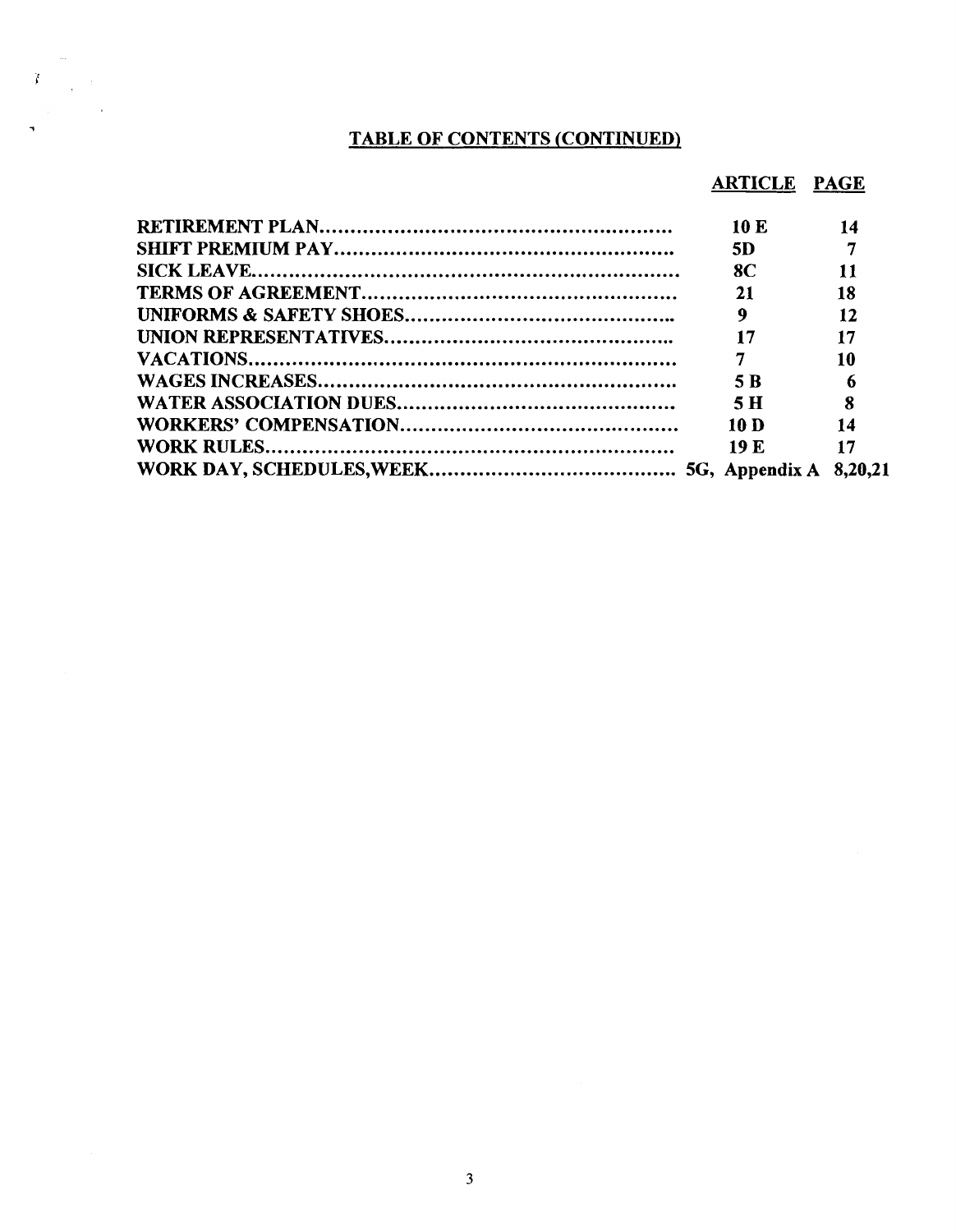### **AGREEMENT**

1. This agreement made by and between the Village of Owego, a municipal corporation organized under the laws of the State of New York and having its principal place of business at 178 Main Street, Owego, Tioga County, New York, party of the first part hereinafter called "Village" and the Civil Service Employees Association Inc., Local 1000 AFSCME, AFL-CIO hereinafter called "CSEA".

#### WITNESSETH:

 $\tilde{Y}$ 

 $\mathbf{y} = \left( \begin{smallmatrix} 1 & 0 \\ 0 & 1 \end{smallmatrix} \right)$  ,  $\mathbf{y} = \mathbf{0}$ 

WHEREAS by resolution adopted January 3, 1968 the Village, pursuant to Section 207 (1) of the Civil Service Law of the State of New York defined members of the Village of Owego Department of Public Works, the Sewer Department and Office/Clerical **as** an appropriate unit of Village employees for bargaining purposes and by the same resolution, pursuant to Section 207 (2, 3) of the Civil Service Law recognize the CSEA **as** the representative of the members of such unit; and

WHEREAS representatives of the CSEA and the Village having heretofore entered into good faith negotiations and having concluded such negotiations do wish to incorporate the agreements reached by them into a written contract; and

NOW THEREFORE to provide for a harmonious employer-employee relationship between the parties hereto which will benefit both the citizens of the ViUage of Owego and employees of the Village, the parties hereto contract and agree **as** follows:

### 2. Composition of Employee Unit

Since a community of interest exists between those Village employees working in the Cemetery and Parks Departments and the employees working in the Sewer and Public Works Departments and the employees working in the Office/Clerical, the members of those five departments are included within the unit of the Village employees represented by CSEA and covered by this contract.

### 3. Recognition of CSEA

The Village hereby recognizes the CSEA **as** the sole and exclusive representative of the employee unit composed of members working in the Department of Public Works, Sewer Department and the Office/Clerical and in the Cemetery and Parks Departments for the **maximum** period **as** established by law. During the period provided above, the CSEA shall have the right to represent the members of the employee unit defined above in negotiations and in the settlement of grievances and to membership dues deduction upon presentation of dues deduction authorization cards signed by the individual employees.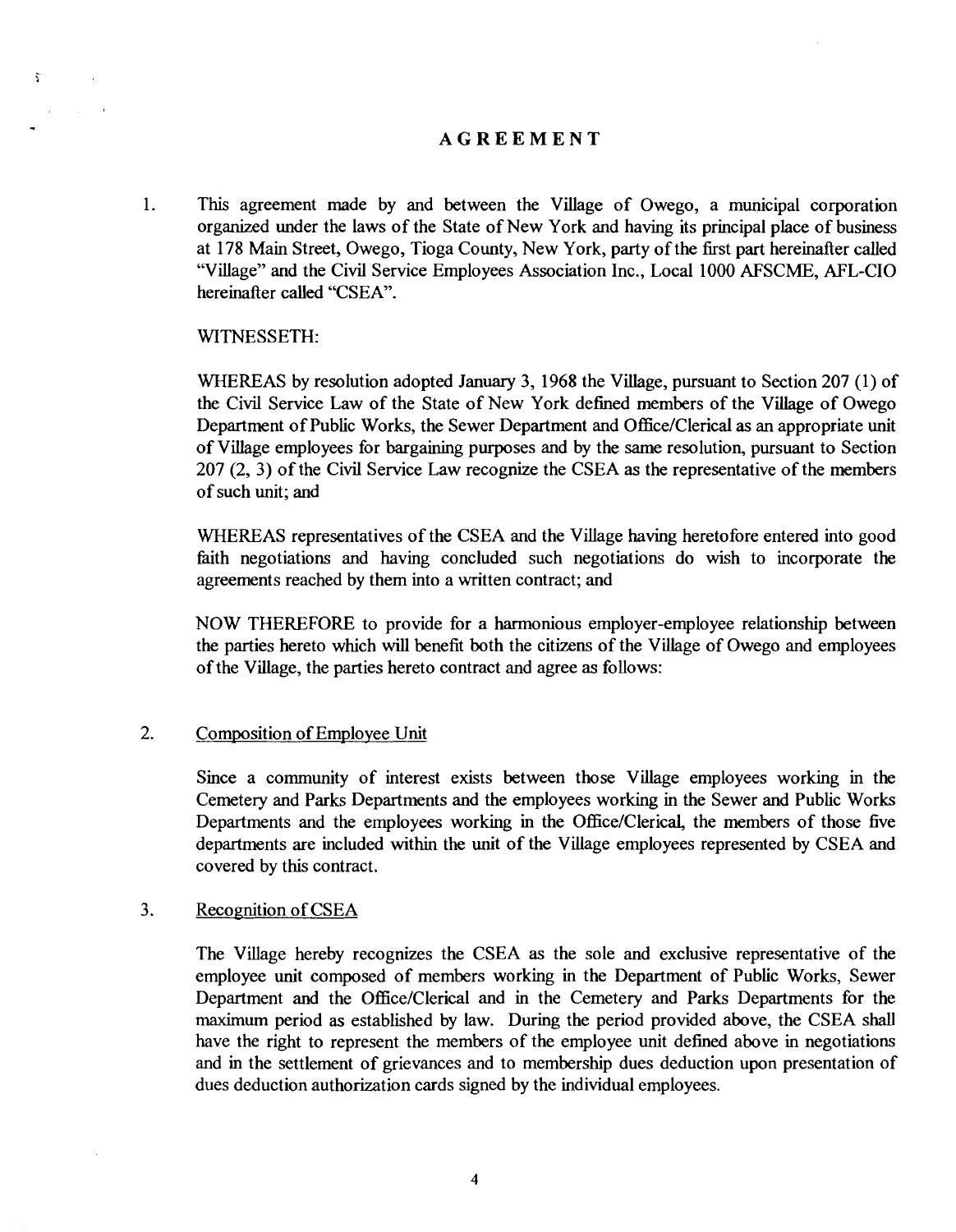### 4. No Strike Affirmation

The CSEA affirms, pursuant to Section 207(3) of the Civil Service Law, that it does not assert the right to strike against any government; to assist or participate in any such strike; or to impose an obligation to conduct, assist, or participate in such a strike.

#### 5. Compensation

T,

 $\mathcal{L}$ 

A. New Employees

New employees shall be paid at a starting rate in accordance with the rate schedule below, except where it is determined by the Village Board of Trustees and in its sole discretion, that a new employee has sufficient years of experience in the same or similar classification to warrant consideration at a salary higher than the starting rate. In no event shall such a higher salary exceed that of a present Village employee in the same classification. Benefits and seniority for such an employee shall be the same as for any other new hire:

#### 1. Starting Rates for Street Department

|    | <b>Classification</b><br><b>Working Supervisor</b><br>Parks Maintenance Supervisor<br>Mechanic<br>Heavy Equipment Operator (HEO)<br>Motor Equipment Operator (MEO) | <b>Starting Rate</b><br>$$15.00/per$ hour<br>\$10.00/per hour<br>$$10.00/per$ hour<br>\$10.00/per hour<br>\$8.00/per hour |
|----|--------------------------------------------------------------------------------------------------------------------------------------------------------------------|---------------------------------------------------------------------------------------------------------------------------|
| 2. | <b>Starting Rates for Sewer Department</b>                                                                                                                         |                                                                                                                           |
|    | Classification                                                                                                                                                     | <b>Starting Rate</b>                                                                                                      |
|    | Operator/Crew Chief<br>Waste Water Treatment Plant Operator<br>Waste Water Treatment Plant Operator Trainee<br>Motor Equipment Operator (MEO)                      | $$15.00/per$ hour<br>$$11.00/per$ hour<br>\$8.00/per hour<br>\$8.00/per hour                                              |
| 3. | <b>Office/Clerical Employees</b>                                                                                                                                   |                                                                                                                           |
|    | Clerk-Typist<br>Sr. Clerk/Payroll Clerk<br><b>Accounts Payable Clerk</b>                                                                                           | \$7.50/per hour<br>\$8.00/per hour<br>\$8.00/per hour                                                                     |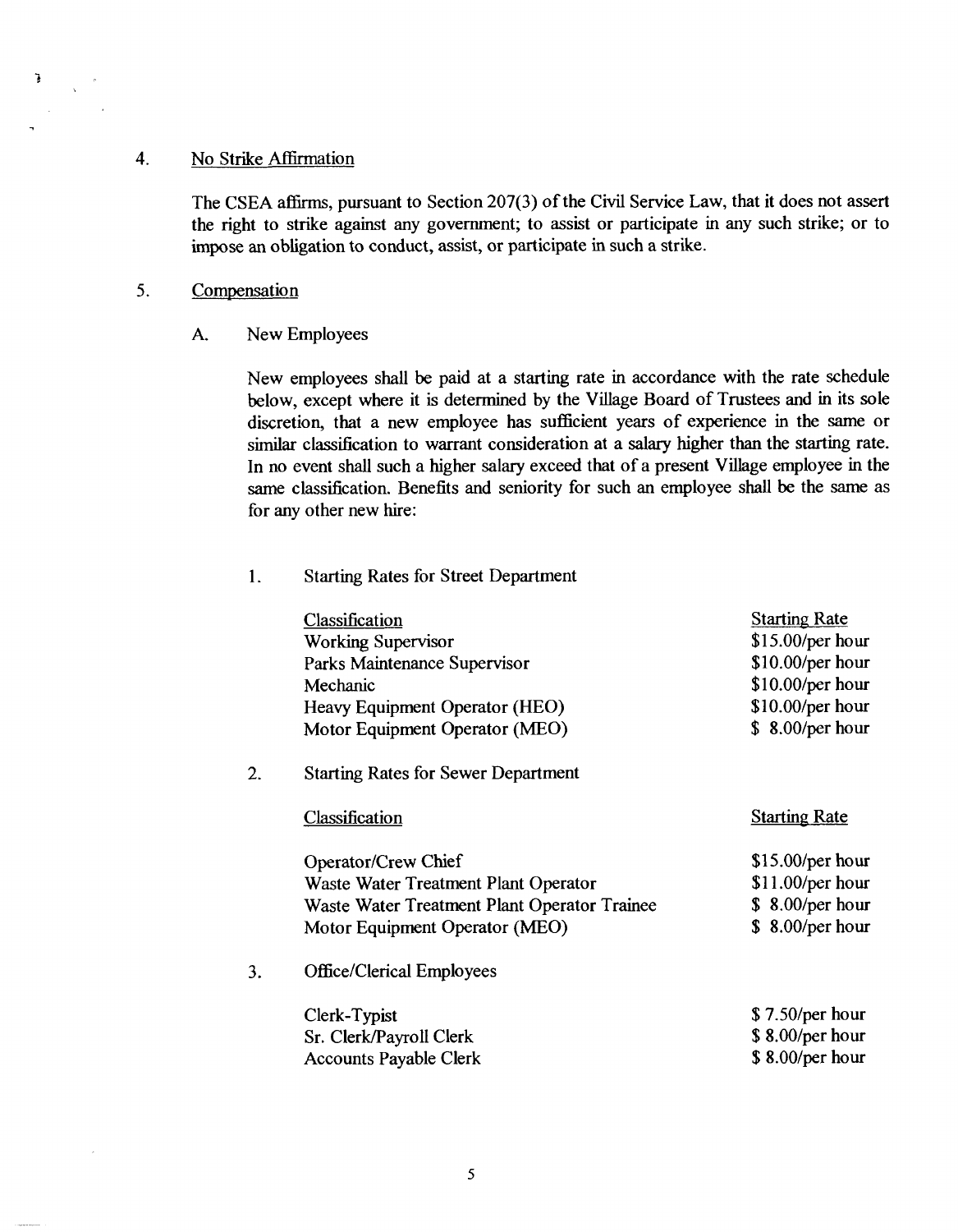#### B. Present Employees

**All** present employees, except the two (2) most junior MEO's (Tim Pedro and Greg Verno), shall receive an increase in their hourly wage rate in the amount of three (3%) percent, retro-active to August 1, 2002, to be paid on the first payday in July 2003. Effective August 1, 2003, all employees working for the Village and covered under this labor agreement shall receive an increase in their hourly wage rate in the amount of three (3%) percent, except the two (2) most junior MEO's (Tim Pedro and Greg Verno). Mr. Pedro and Mr. Verno shall both receive an increase in their current hourly rate of \$.50/per hour retroactive to August 1, 2002 (payable the first payday in July 2003) and another increase in their hourly rate of \$.50/per hour effective August 1, 2003.

### C. All Employees

- 1. Merit Raises: Each worker shall receive an evaluation at least once per year, to be completed on an evaluation form herein described as "Employee Performance Evaluation Form 27". Such annual evaluations will be discussed with the employee during normal working hours. At the discretion of the Village, a merit raise may be given subsequent to the yearly evaluation.
- 2. Overtime Compensation: The normal work week pursuant to this contract shall be the standard forty (40) hour work week. Employees who works more than eight (8) hours in any work day or more than forty (40) hours in any one work week shall be paid at the rate of one and one-half his or her hourly rate for each hour actually worked in excess of eight (8) hours in any one day or for each hour actually worked in excess of forty (40) in any one work week. All paid time shall be counted in computing overtime pay. Employees shall receive overtime compensation in the same manner as they receive their regular wages. At the employee's option, compensatory time at time and one-half  $(1.5X)$  may be taken in lieu of overtime payments. Employees shall be allowed to accumulate eighty (80) hours of compensatory time in a fiscal year (August  $1<sup>st</sup>$ to July  $31<sup>s</sup>$ ) and shall be allowed to carry over eighty (80) hours of compensatory time fiom one fiscal year to the next **fiscal** year, provided that the employee and their supervisor agree on the scheduling for the use of at least forty (40) hours of such carry over compensation time prior to December  $31<sup>st</sup>$  of the next fiscal year (i.e. the next five (5) months of the next fiscal year). Use of compensatory time shall be at the employee's option, with the consent of the immediate supervisor, whose consent shall not be unreasonably withheld. Compensatory time cannot be "cashed in" unless an employee ends his or her employment with the Village.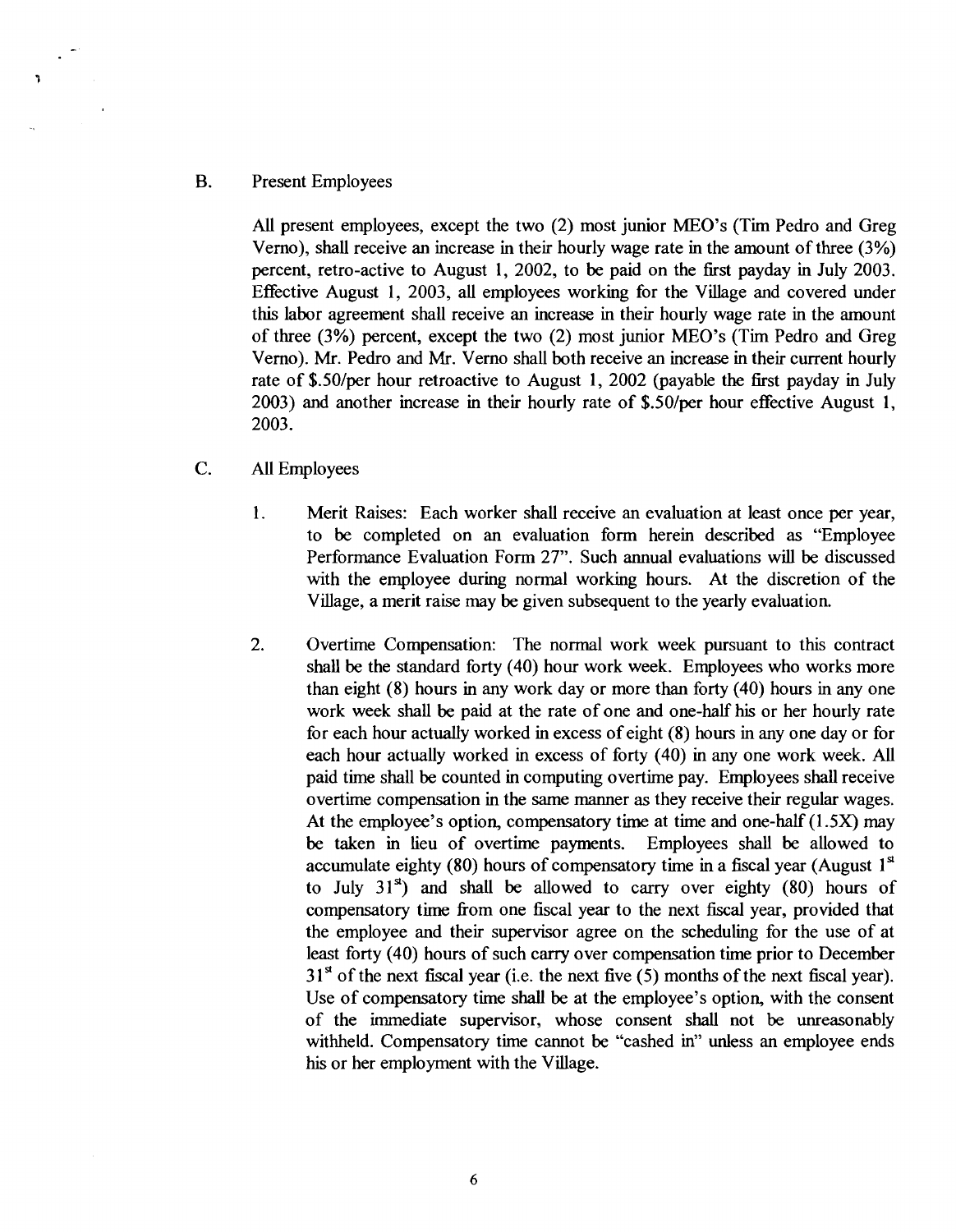3. Promotions: Any member of this bargaining unit who receives promotion (dehed as a move to a classification with a higher starting hourly rate that the employee's current classification) shall receive either the starting hourly rate for new classification (as indicated above) or a five (5) percent increase in their current hourly rate, whichever is greater.

### D. Shift Premium

Ť

Any regular shift other than day shift, regardless of the number of days authorized, shall have the sum of thirty (\$.30) cents per hour added to the hourly rate for any work performed.

- E. On-Call Adjustment
	- 1. Each employee required to be on call Saturday, Sunday or a Holiday shall receive twenty-five dollars (\$25.00) a day for each twenty-four (24) hour period of duty. If said employee is actually called out, he or she shall receive the twenty-five (\$25.00) a day and, in addition, shall be paid a **minimum** of four hours call-in pay or the hours actually worked, whichever is greater. There shall be a list posted designating the employees to be on call.
	- 2. If the on-call employee cannot be reached at the phone number given after two attempts to contact him, as evidenced by OPD Dispatching Log, the employee will forfeit the twenty-five dollars (\$25.00) on-call payment for the twenty-four (24) hour period unless the supervisor is satisfied that there were severe extenuating circumstances, such as, but not limited to, flood, impassable road, or downed phone lines. The minimum call-in pay for the hours actually worked will be paid to the alternate employee who is actually called into perform the work.
- F. **Minimum** Call-In Pay

**A** worker that is called in before the start of his regular shift shall be paid in accordance with the following schedule:

| TIME BEFORE REGULAR START               | <b>PAY</b> |
|-----------------------------------------|------------|
| - Up to one $(1)$ hour                  | 2 hours    |
| - Between one $(1)$ and two $(2)$ hours | 3 hours    |
| - Over two $(2)$ hours                  | 4 hours    |

The **minimum** of four (4) hours call in pay shall apply for any other circumstances other than a second or more call in when the first four (4) hours call in has not fully elapsed.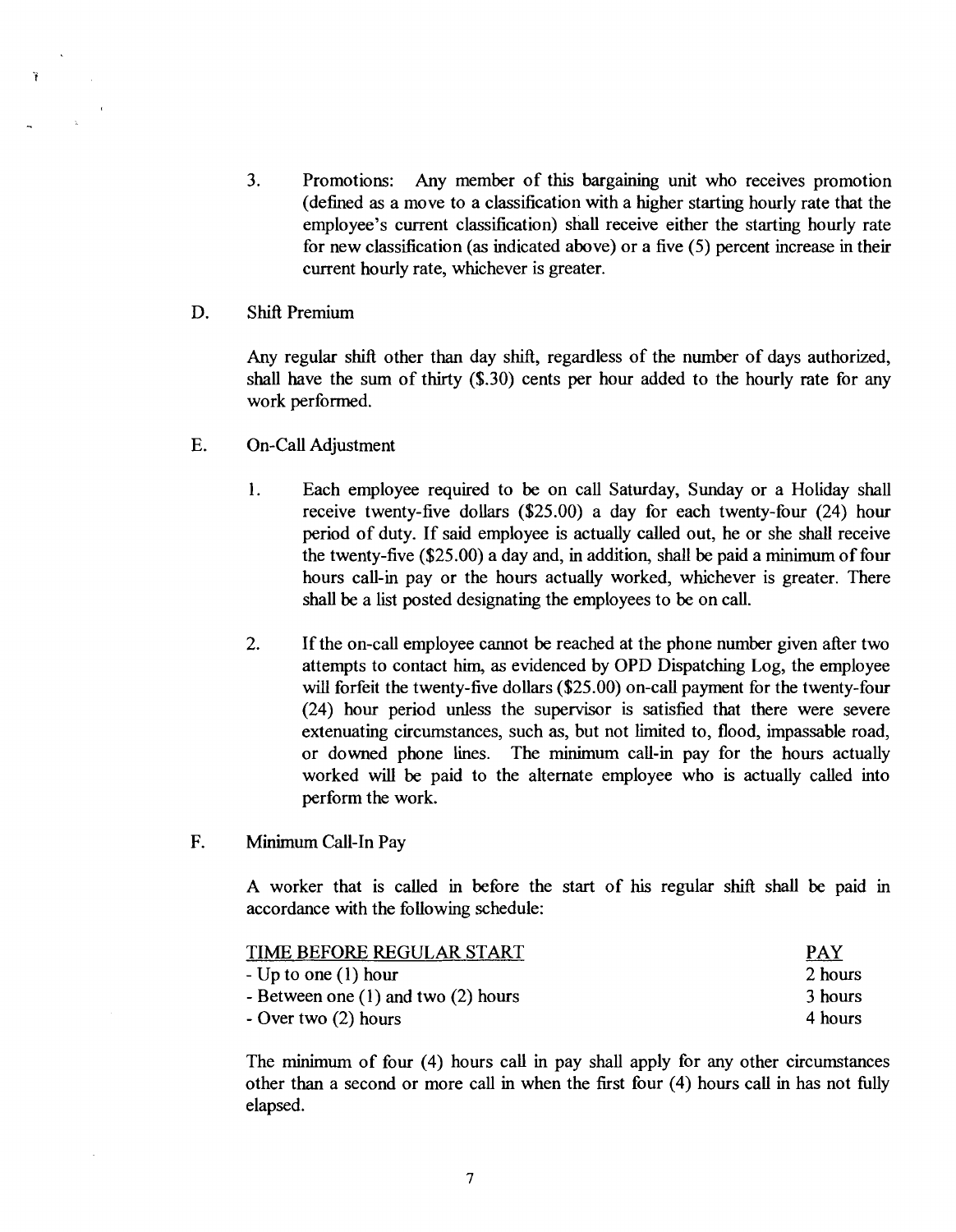*G.* Establishment of Normal Work Schedule

The normal work week shall consist of five (5) consecutive workdays Monday through Friday, with two consecutive days off on Saturday and Sunday. The pay period shall start on Wednesday and end on Tuesday.

H. Waste Water Association Dues

 $\tilde{\rho}$ 

The Village shall pay the cost of the Waste Water Association Dues for each of its Sewer Department employees for the purpose of increasing employee skills.

I. Eyeglasses and Examinations

The village shall participate in and pay the entire premium cost for CSEA - Employee Benefit Fund Optical Plan known as "Platinum- 12".

J. Longevity Consideration

The Village shall pay a one time payment of each employee an amount per the following schedule as recognition for years of servicelemployment to the Village of Owego. The years of service will be calculated fiom the date of hire. Employees will receive payment by check in the first pay period following his or her anniversary date. Employees who have had prior, permanent employment by the Village will receive recognition for the previous service. Any current employee, who has already passed the 25 and/or 30 year step, will receive the 25 and/or 30 year longevity payment on his or her next anniversary date following the ratification of this agreement.

| Years of Service | Payment    |
|------------------|------------|
| 10               | \$250.00   |
| 15               | \$350.00   |
| 20               | \$500.00   |
| 25               | \$750.00   |
| 30               | \$1,000.00 |

Effective August 1,2003, the longevity steps as set forth above shall be added to each eligible individual's base salary and paid each year thereafter. The Village and the CSEA agree that the seven members (listed below) of this bargaining unit who have previously received one-time payments on their respective individual anniversary dates under the paragraph above, will receive their last longevity step previously paid to them, and this amount will be included in their base salary effective August 1, 2003. Thereafter, these seven (7) individuals, and any other member of the bargaining unit with appropriate years of service, shall receive the appropriate initial longevity step on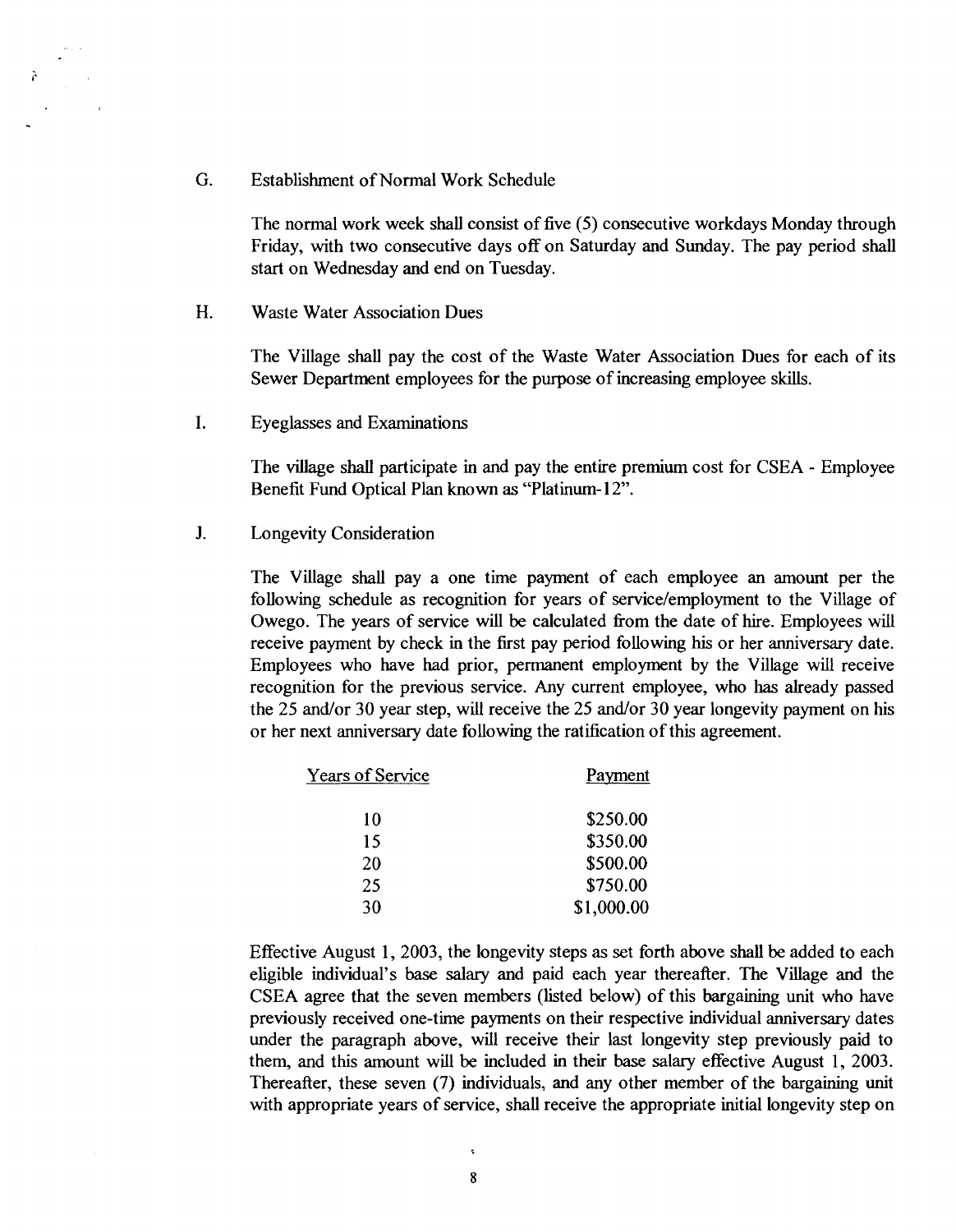their respective individual anniversary dates and it will be added to their individual base salary on that anniversary date and paid each year thereafter (i.e. longevity steps will be cumulative after August 1, 2003 with \$250.00 added to base salary for any individual entering the initial step upon completion of ten (10) years of service and up to a maximum of \$2,850.00 total of all longevity step after completion of thirty (30) years of service). The following seven individuals shall receive the following longevity amounts included in their respective base salaries effective August 1, 2003 (unless specifically noted otherwise):

| Name                 | Date of Hire | <b>Current Longevity Step</b> |
|----------------------|--------------|-------------------------------|
| <b>Tracy Babcock</b> | 05/01/89     | \$250.00                      |
| Dan Cornett          | 03/20/74     | \$750.00                      |
| <b>Cindy Motter</b>  | 02/07/87     | $$475.00*$                    |
| <b>Jack Nash</b>     | 09/07/76     | \$750.00                      |
| Jim Philpott         | 11/21/90     | \$250.00                      |
| <b>Frank Pond</b>    | 08/28/89     | \$250.00                      |
| Karen Richardson     | 01/03/77     | \$750.00                      |

\* On 02/07/04 will receive an additional \$125.00

#### 6. Paid Holidays

 $\tilde{\mathcal{X}}$ 

- A. The employees shall receive the following twelve (12) paid holidays during the contract period:
	- $\mathbf{1}$ . New Year's Day
	- $2.$ Martin Luther King's Birthday
	- Presidents Days\*  $3<sub>1</sub>$
	- $\overline{4}$ . Memorial Day
	- Independence Day 5.
	- Labor Day 6.
	- 7. Columbus Day
	- 8. Veteran's Day
	- $9<sub>1</sub>$ Thanksgiving Day
	- Friday following Thanksgiving Day  $10.$
	- 11. Christmas Day
	- 12. Floating Holiday

\*To be observed on the day designated by New York State.

B. Holiday Work

Employees required to work on the holidays listed hereinafter in this agreement (except Christmas Day) shall be paid at a rate equal to one and one-half (1.5X) of his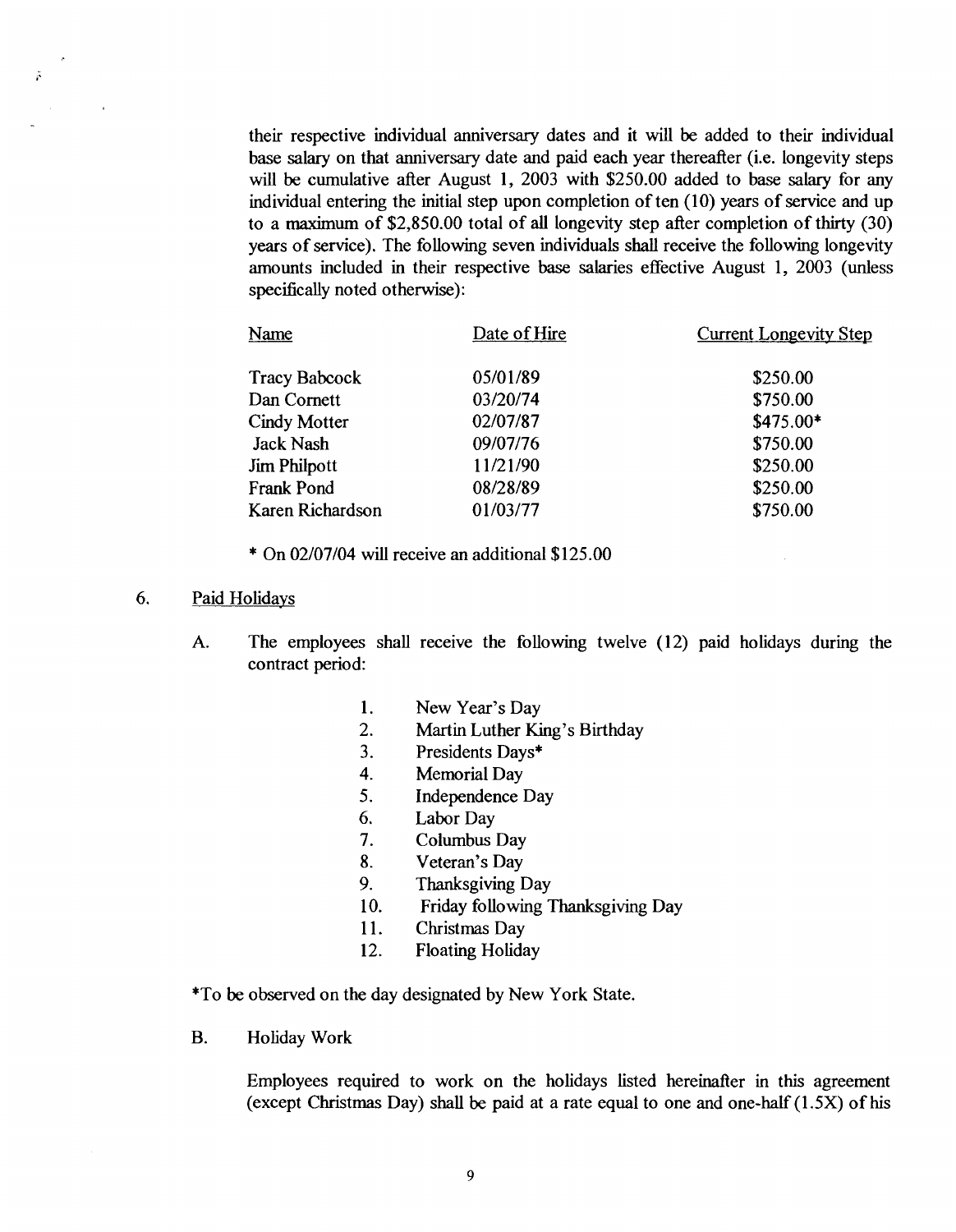or her regular rate for the hours actually worked in addition to the holiday. Employees required to work Christmas Day shall be paid at a rate equal to twice (2X) his or her regular rate for the hours actually worked in addition to the holiday pay. If any of the holidays set forth above falls on a Saturday or Sunday the generally observed day, either Monday or Friday, will be observed **as** the holiday.The Floating Holiday shall be taken at each employee's option, with at least twenty-four (24) hours advance notice and with the approval of the employee's supervisor.

### 7. Vacation Schedule

 $\tilde{\lambda}$ 

#### A. Earned Vacation

Each employee shall be entitled to five (5) working days vacation after one year of employment, ten (10) working days of vacation after two years of employment, fifteen (1 5) working days of vacation after ten years of employment and twenty (20) working days of vacation after ten years of employment. Vacation time shall accrue in quarterly increments **as** follows for employees who leave employment by the Village.

| 1st year of employment            | 90 days<br>180 days | 11/4<br>21/2    | days<br>days |
|-----------------------------------|---------------------|-----------------|--------------|
|                                   | 270 days            | $3 \frac{3}{4}$ | days         |
|                                   | 365 days            | 5               | days         |
| 2nd, 3rd, 4th and 5th years       | 90 days             | 21/2            | days         |
|                                   | 180 days            | 5               | days         |
|                                   | 270 days            | 71/2            | days         |
|                                   | 365 days            | 10              | days         |
| 6th, 7th, 8th, 9th and 10th years | 90 days             | $3 \frac{3}{4}$ | days         |
|                                   | 180 days            | 71/2            | days         |
|                                   | 270 days            | 11 1/2 days     |              |
|                                   | 365 days            | 15              | days         |
| 11th & subsequent years           | 90 days             | 5               | days         |
|                                   | 180 days            | 10              | days         |
|                                   | 270 days            | 15              | days         |
|                                   | $365$ days          | 20              | days         |

#### B. Vacation Notice

The time of vacation shall be at the discretion of the employee to be approved by the Department Head. A one day notice is required for each one day of vacation. Each additional day of vacation, up to a maximum of three (3) days will required an additional day of notice for each additional day requested. Two (2) weeks notice will be required for vacation periods in excess of three (3) days.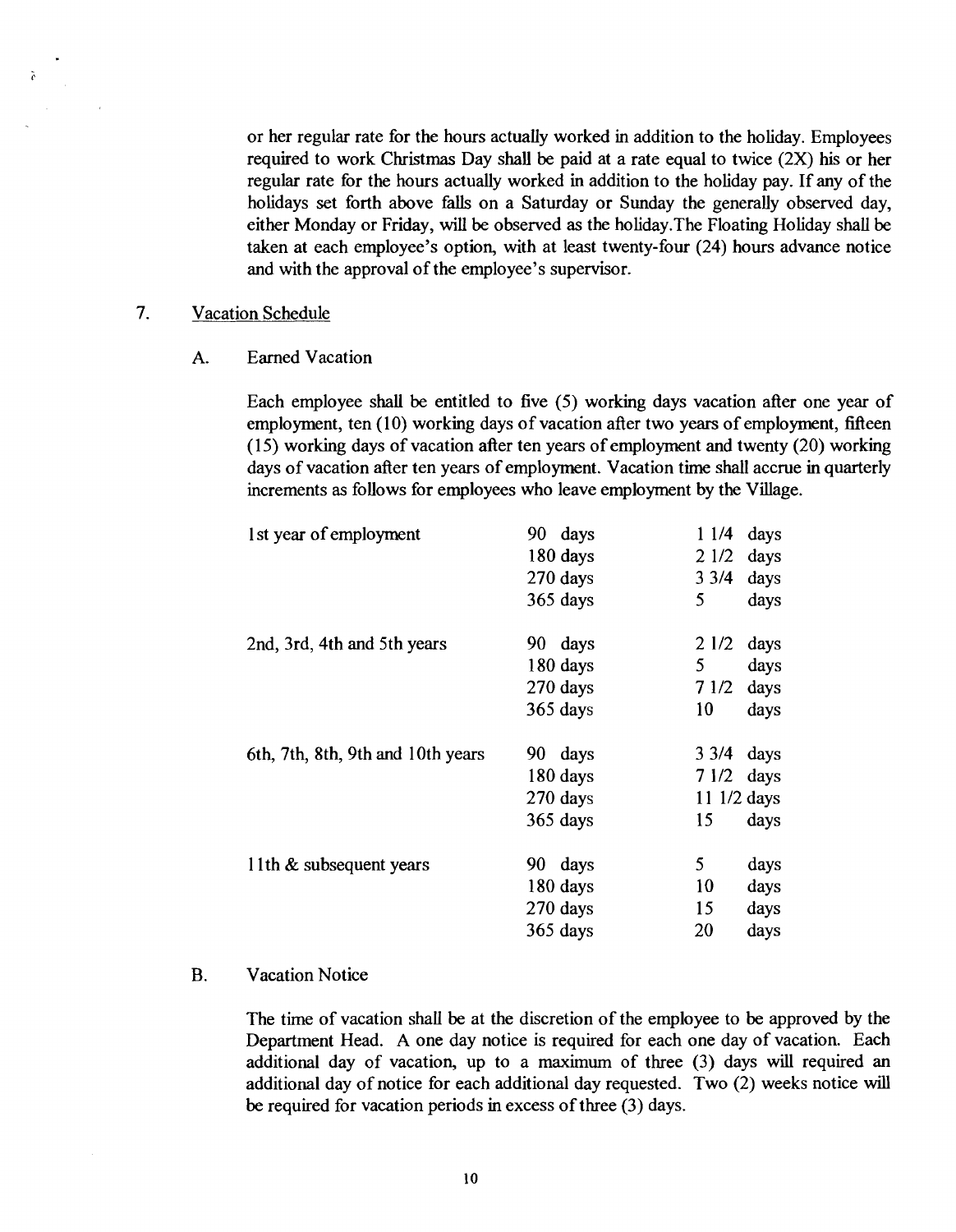C. Accumulated Vacation Days

Vacation time may be accumulated up to a **maximum** of forth (40) days including the earned vacation in a year, however, approval of the supervisor must be obtained to insure that vacation in excess of thirty (30) days is used prior to the end of the calendar year.

D. Vacation Buy Back

The employee may sell back to the Village up to 50% of his or her yearly vacation if approved by the Supervisor. Compensation for this vacation will be at the normal hourly or salary rate of the employee.

E. Upon separation from service from the Village, each employee shall be paid in full for all unused vacation credits owed him or her by the Village. In the event of an employee's death while in the employment of the Village, the employee's estate or beneficiary shall be the recipient of said vacation credit payments.

### 8. Leave Policy

A. Personal Leave

Each employee, subject to the approval of the Supervisor may receive three (3) days per year of personal leave with pay for urgent personal business. Any worker with unused personal leave at the completion of the fiscal year shall have the option to receive payment for that unused personal leave with the formula of one day in wages for two days of personal leave or having such unused personal leave added to his sick leave accruals on a day for day basis. *All* personal leave has to be approved as per the memo of October 15,1987.

B. Bereavement Leave

Each employee shall be entitled to five (5) days leave with pay in the event of the death of a spouse, parent, child, brother, sister or parent of spouse. Three (3) days leave with pay shall be granted in the event of death of a brother-in-law and/or sisterin-law. One (I) day in the event of death of grandparent, grandchildren or step parents of current marriage.

C. Sick Leave

Each employee shall accumulate sick leave at the rate of one day per month the total accumulation not to exceed 187 days.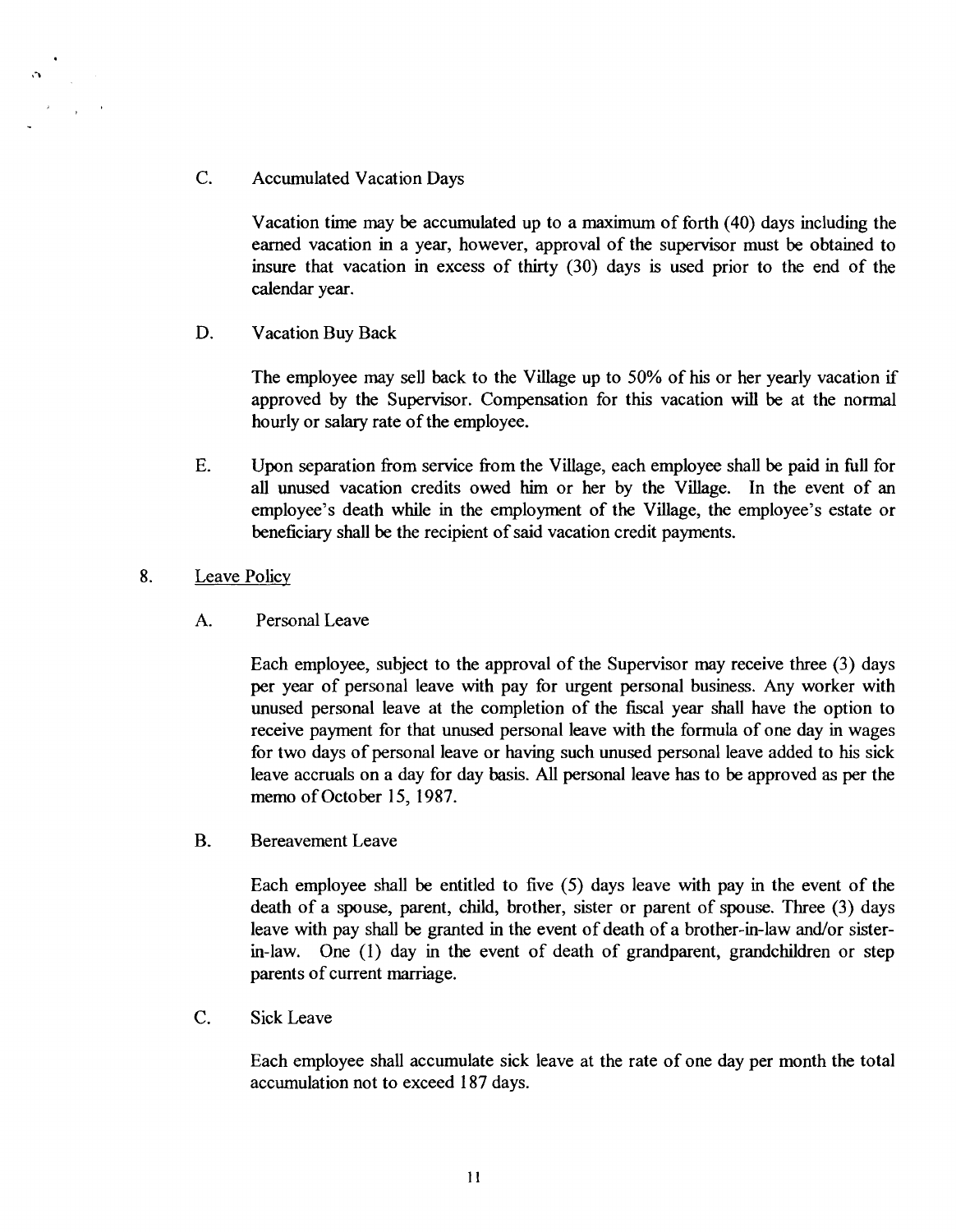- 1. Employees may use up to twelve days of their accumulated sick leave each year because of illness to their immediate family. The employer may require proof of doctor or hospital visitation for any employee who is absent more than three (3) consecutive work days.
- 2. When the worker has accrued more than ninety (90) sick leave days the worker shall have the option of payment for any additional sick leave days with the formula of one (1) day in wages for two (2) days of accumulated sick leave.
- D. Jury Duty

 $\mathcal{L}^{\lambda}$ 

The Village recognizes the obligation and responsibility of all citizens to participate in the Jury system. Employees required to serve on Jury Duty shall be paid his or her regular wage. Any remuneration received fiom the Legal System, excluding mileage and meals, shall be returned to the Village.

#### 9. Uniforms & Safety Shoes

To cover the cost of safety shoes and the purchase of special approved work apparel. The employee will receive payment of \$300.00 each year for these items. Payment will be made by check to each employee at the first pay period in August. (This provision does not apply to the clerk-typist position).

#### 10. Health Insurance (Including "BUY-Out" Provisions) & Pension Benefits & Other Insurance

A. The Village agrees to provide health insurance under the Tioga County Consolidated Municipal Health Insurance Plan (including the drug rider), for the employees and their immediate families (i.e. spouse  $&$  children). An application to extend such coverage to new employees will be made thirty (30) days after commencement of employment provided that the Supervisor rates his work satisfactory during such thirty (30) day period and provided further that it appears probable that such employee will be continued in employment following the end of the probationary period. The drug rider shall require a \$3.00 co-pay for generic drugs and a \$6.00 co-pay for brand **name**  drugs. Employee per pay period (bi-weekly) contributions towards the cost of health insurance shall be in accordance with the following table:

| <b>Effective Date</b> | Individual                                                                                                                                   | Family                                                                                   |
|-----------------------|----------------------------------------------------------------------------------------------------------------------------------------------|------------------------------------------------------------------------------------------|
| 8/1/02                | 10% of total<br>premium costs or<br>$$11.25$ bi-weekly,<br>whichever is greater.<br>$($1,400.00$ annual maximum<br>contribution to premiums) | 10% of total<br>premium costs<br>$$1,400.00$ annual maximum<br>contribution to premiums) |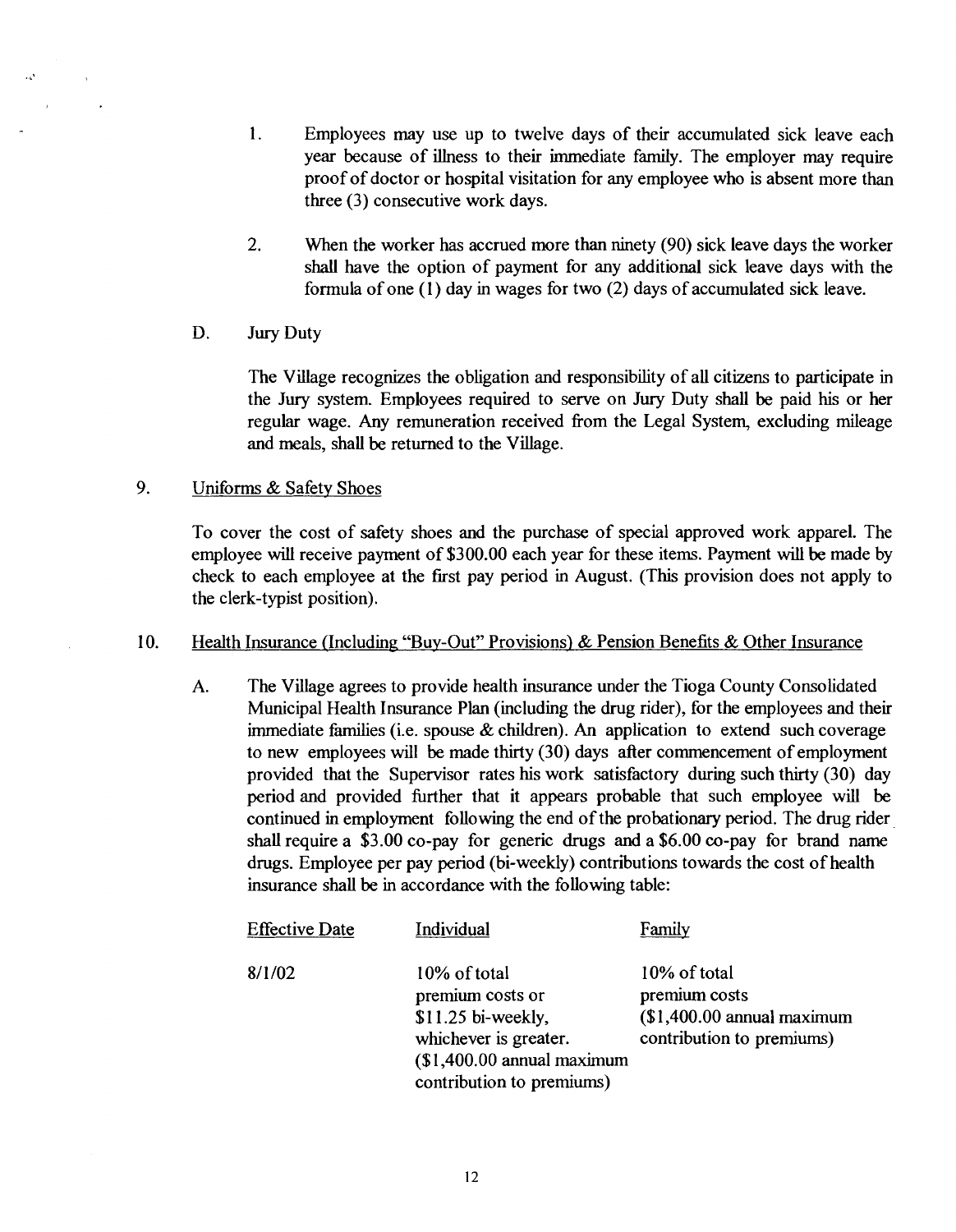$8/1/03$ 

 $\lambda$ 

premium costs or costs for employees earning<br>\$11.23 bi-weekly. \$23,000.00 or greater whichever is greater. annual gross **or** 10% for  $($1,400.00$  annual maximum employees earning less than contribution to premiums)  $$23,000.00$  annual gross. contribution to premiums)

10% of total 13.87% of total premium \$23,000.00 or greater (\$1,400.00 annual maximum contribution to premiums)

The calculation of annual gross pay indicated above for employees covered under the family coverage shall include longevity payments made under Article 5. Compensation, Subsection K. of the contract.

Should any insurance company offer a better plan than the one now in effect, the Village of Owego and CSEA shall consider the plan and if both parties agree, shall implement it at the earliest practical date.

The Village of Owego and the CSEA agree that the Village's prior practice of granting a bi-annual sum of money for a "buy-out" to certain employees in this bargaining unit already having health insurance coverage through a spouse is hereby eliminated. Any reference to such health insurance "buy-out" in any employee handbook, departmental policy and procedure manual or any other Village document after the signing of this Agreement is hereby declared null and void. In consideration for this elimination of this health insurance "buy-out", the Village agrees that all current employees shall receive an adjustment in the cost of their health insurance contribution of \$8.90 per payday, effective the first payday in January 2003. The parties agree that only those employees hired prior to January 1, 2003 shall receive this adjustment and this provision shall not be applicable to any new hires employed in this bargaining unit after January 1, 2003.

It is hereby further agreed by and between the Village of Owego and the CSEA that any individual currently not covered by health insurance provided by the Village and who is currently receiving a "buy-out" in lieu of such health insurance coverage, shall receive a separate check in the amount of \$231.40 (gross amount for 2003). Thereafter, such an individual shall continue to receive the amount of \$23 1.40 annually on the first payday in January of each year for the duration of this regular, full-time employment in this bargaining unit with the Village of Owego. The Village Clerk-Treasurer shall make lawfully mandated deductions from this gross amount as it has been determined that it must be treated as "ordinary income" under the provisions of Internal Revenue Service Code. Should any such individual receiving this payment elect, in the future, to take health insurance offered through the Village of Owego, these checks will cease and the individual shall be required to reimburse the Village of Owego a pro-rata amount of the net amount of the annual payment as a condition of receiving coverage under the health insurance plan provided by the Village. Once such an individual elects to take the health insurance coverage in the future, this shall end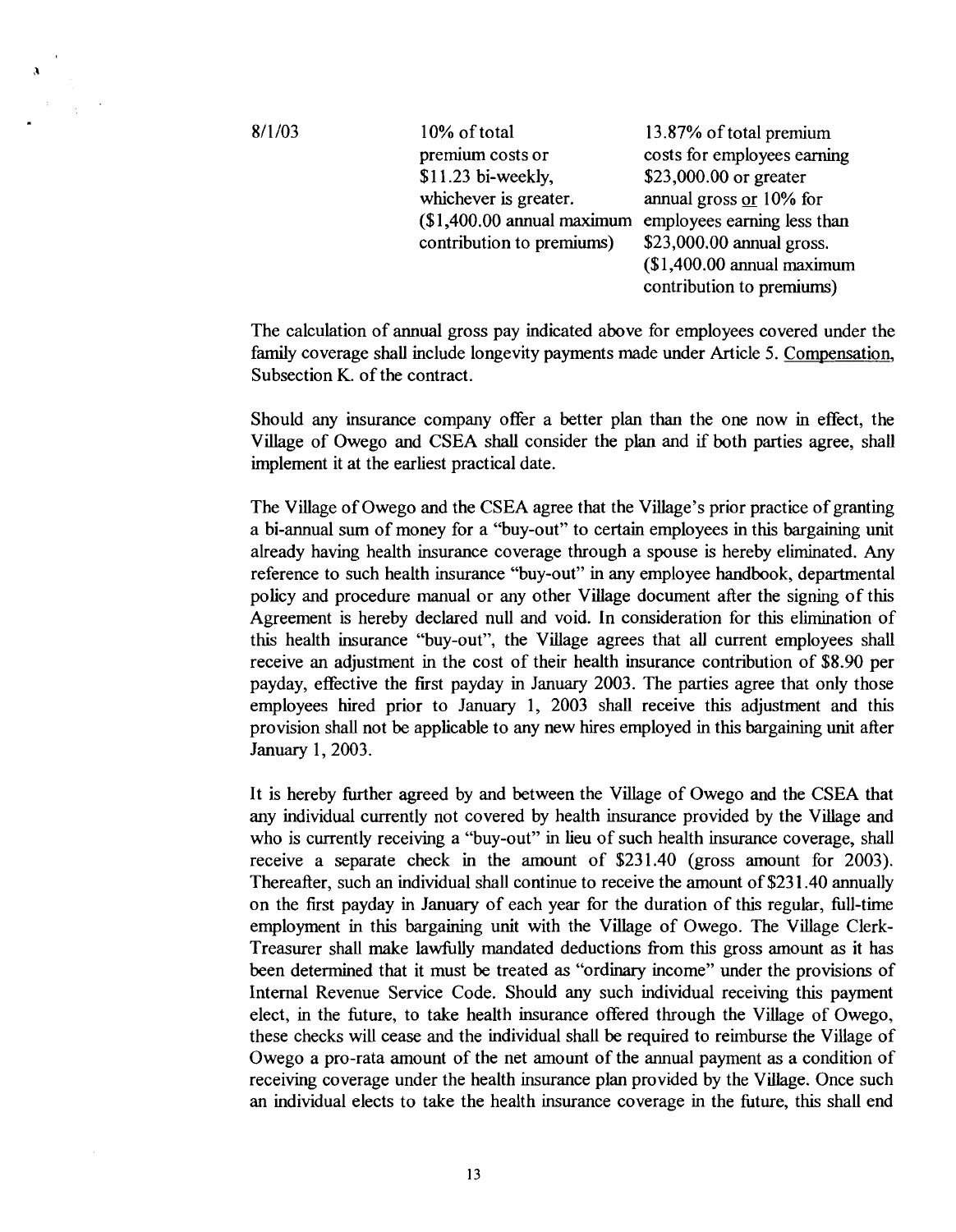any future entitlement to the "buy-out" payments for the duration of their employment with the Village of Owego. However, when such an individual elects to take health insurance coverage in the future, he or she will be eligible for the \$8.90 per pay day adjustment to the required health insurance contribution in effect at that time and as indicated above.

The Village and the CSEA agree that, effective July 1, 2003, all members of this bargaining unit shall be covered by a ''flexible spending" program pursuant to Section 125 of the U.S. Internal Revenue Service Code. **This program shall cover all**  employee contributions to the health/dental/eyeglass program, unless the **employee specifically requests otherwise in writing.** Further, bargaining unit members may opt, on a calendar year, to tax shelter up to a maximum of \$5,000.00 annually for dependent day care expenses and up to \$1,500.00 annually for unreimbursed medical expenses as defined under Section 125 of the U.S. Internal Revenue Service Code. The village will pay any fees associated with the administration of this plan.

- B. The Village shall provide a disability insurance plan consistent with statutory plan required by New York State private employers. New employees will be enrolled in this plan at the same time that they are enrolled in the health insurance program.
- C. The Village of Owego agrees to cover the CSEA Employees Bargaining Unit and the members of their immediate families (i.e. spouse and children) with dental insurance coverage under Blue Cross/Blue Shield Dental Plan and the Village agrees to assume all expenses thereof.
- D. Any employee disabled due to an injury on the job shall be eligible to draw his or her full pay for six (6) months and thereafter for an additional six (6) months shall be eligible to draw \$100.00 per week. Such payments are inclusive of Worker's Compensation Benefits.
- E. The Village shall also pay the cost of employee's participation in the New York State Retirement Plan applicable to their employment commencing with the first date of hire with the Village. Tier I and Tier II employees shall be covered by the non-contributory plan known as Section 751. Tier 111 and Tier IV employees shall be covered by their respective plans and shall contributed three (3%) percent towards such plan as required by New York State Law.
- F. The Village shall provide a Group Life Insurance policy in the amount of \$2,500.00 for each permanent employee. This coverage will be provided after ninety (90) days of employment.
- G. *All* employees who were on the Village payroll on June 30, 1973 shall be covered by \$20,000.00 in death benefits under 60B of the New York State Retirement Plan.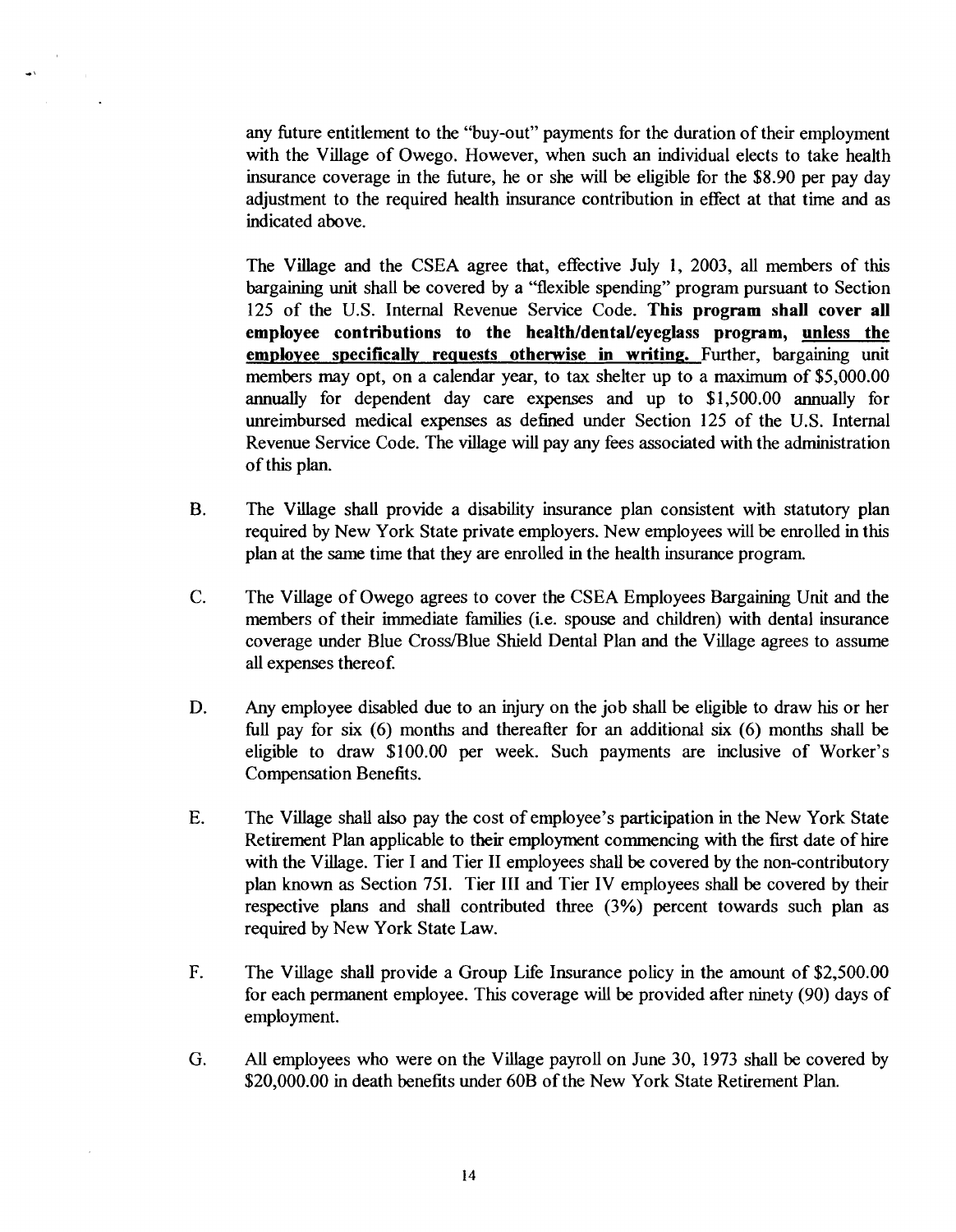- H. The Village will provide for the employees, at its own cost, the Security Mutual "Security Protector" policy providing for Accidental Death and Dismemberment Benefits.
- I. The Village shall cover (and pay all cost thereof) its employees under Option 415 of the New York State Retirement System, which option grants credit toward retirement of accumulated sick time.
- J. The Village **will** pay the following portion of the cost of Health Insurance for retirees:

Employees with twenty (20) years of service at 55 years of age or older, 50% of the cost of family coverage.

Employees with twenty-five (25) years of service at 50 years of age or older, 100% of the cost of family coverage.

Retiree coverage will equal employee coverage until the retiree reaches age 65. At that time the coverage will change to a Medicare Supplement policy fully paid by the Village.

This section of the agreement will in no way negatively impact previous bargaining unit retirees.

#### 11. Probationary Period for All New Employees

New employees hired for permanent positions shall be required to serve a probationary period of ninety (90) calendar days. Such employees will be evaluated at the end of thirty (30), sixty (60) and ninety (90) days, to be summarized on an evaluation form herein described **as**  "Employee Performance Evaluation Form 27".

#### 12. Permanent Employees

 $\lambda$ 

All employees hired for a period in excess of ninety (90) days, except those hired for seasonal, part-time or special project work, will be considered permanent employees. Employees will be notified when hired **if** they are being hired for seasonal, part-time or special project work. The provisions of this agreement shall apply only to permanent employees and except **as** otherwise specified, all benefits will commence on date of permanent employment.

#### 13. Layoffs & Recall

**A.** Reduction in Work Force & Rehiring

It is contemplated that from time to time, the Village, for reasons of economy or work load or for such other reasons **as** may appear to it to make desirable a reduction of the work force, will adjust the size of the work force. Should it become necessary to lay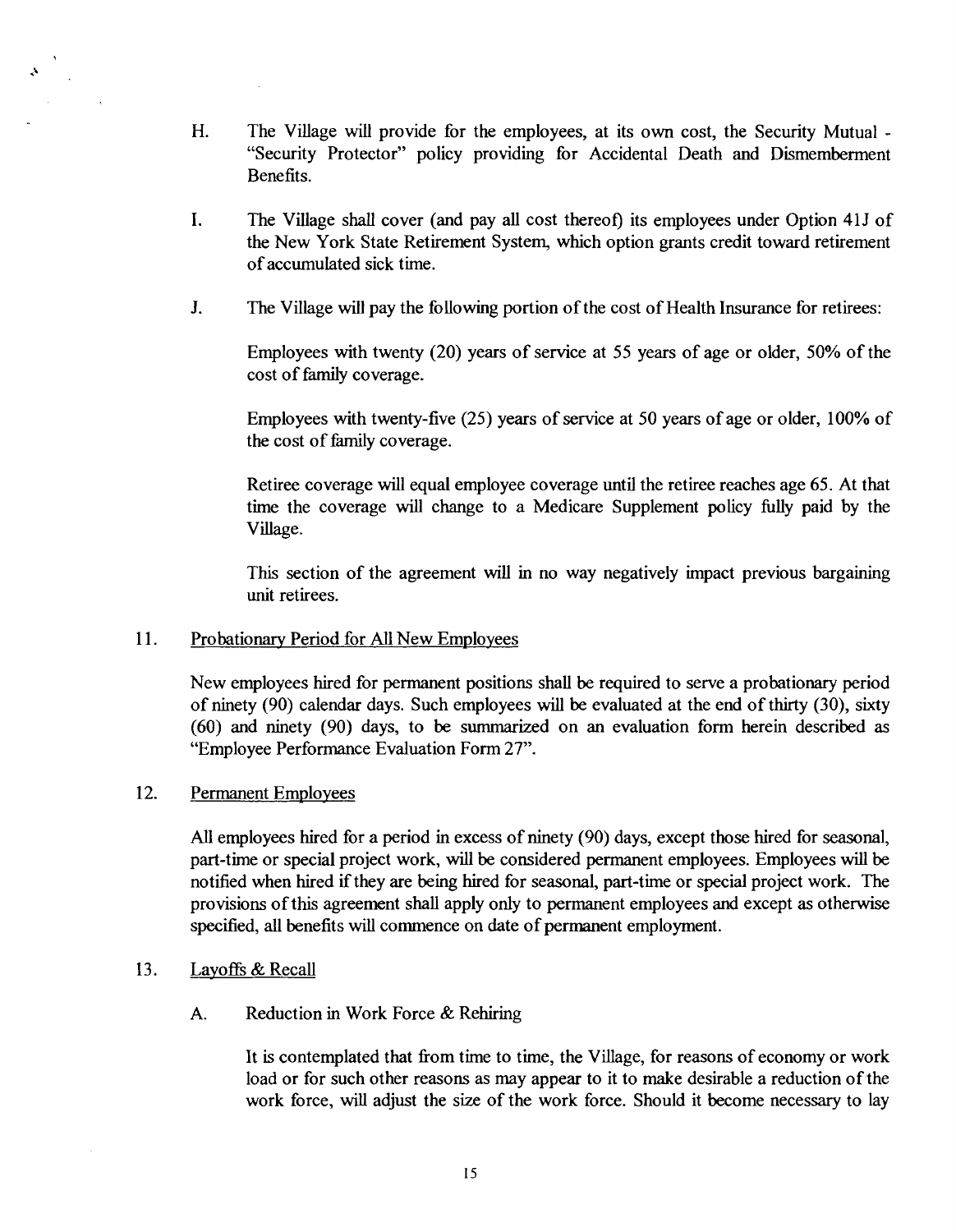off any employee, such employee will be offered the first opportunity to accept or decline whatever position next becomes available in the Village Department of Public Works, Sewer Department, Park or Cemetery Departments provided, however, that such employee is qualified and able to take such position. Such employee shall also have the first opportunity of accepting or declining an offer of employment for the position held by him prior to being laid off.

B. Job Security

In the event of a reduction in the size of the work force, the Village will determine which title(s) and the number of employees within such title(s) are to be laid off. Employees will be laid off in reverse order of seniority (i.e. lowest seniority first) and recalled in order of seniority. Seniority will be determined solely on the basis of length of continuous service from the date of hiring. The Village agrees to give the employees (CSEA) a thirty (30) day notice of any anticipated reduction in the size of the work force, if possible.

Further, it is agreed that if a displaced employee has title which a junior employee is presently holding the displaced employee **has** a right to change his title and "bump" the junior employee, providing the senior employee is qualified for the position to be assumed.

14. Prior Benefits

**All** rights, benefits and privileges previously granted by the Board of Trustees of the Village for the employees covered by this agreement shall continue in effect unless modified by the provisions of this agreement.

### **15.** Management Rights of the Village Board of Trustees

Nothing herein contained, except where specifically stated, shall be deemed to modify, waive or extinguish the rights of the Village, and the Mayor and Board of Trustees of the Village, to exercise such powers granted it by various laws of the State of New York to carry out its duties and responsibilities established by law. Among the rights reserved to the Village not withstanding the provisions of this agreement are the rights to determine the size and composition of the work force needed, the planning and scheduling of the work to be performed, and means by which such work is to be accomplished.

### 16. Grievance Procedures

Grievance procedures are hereby established and are set forth as Appendix A.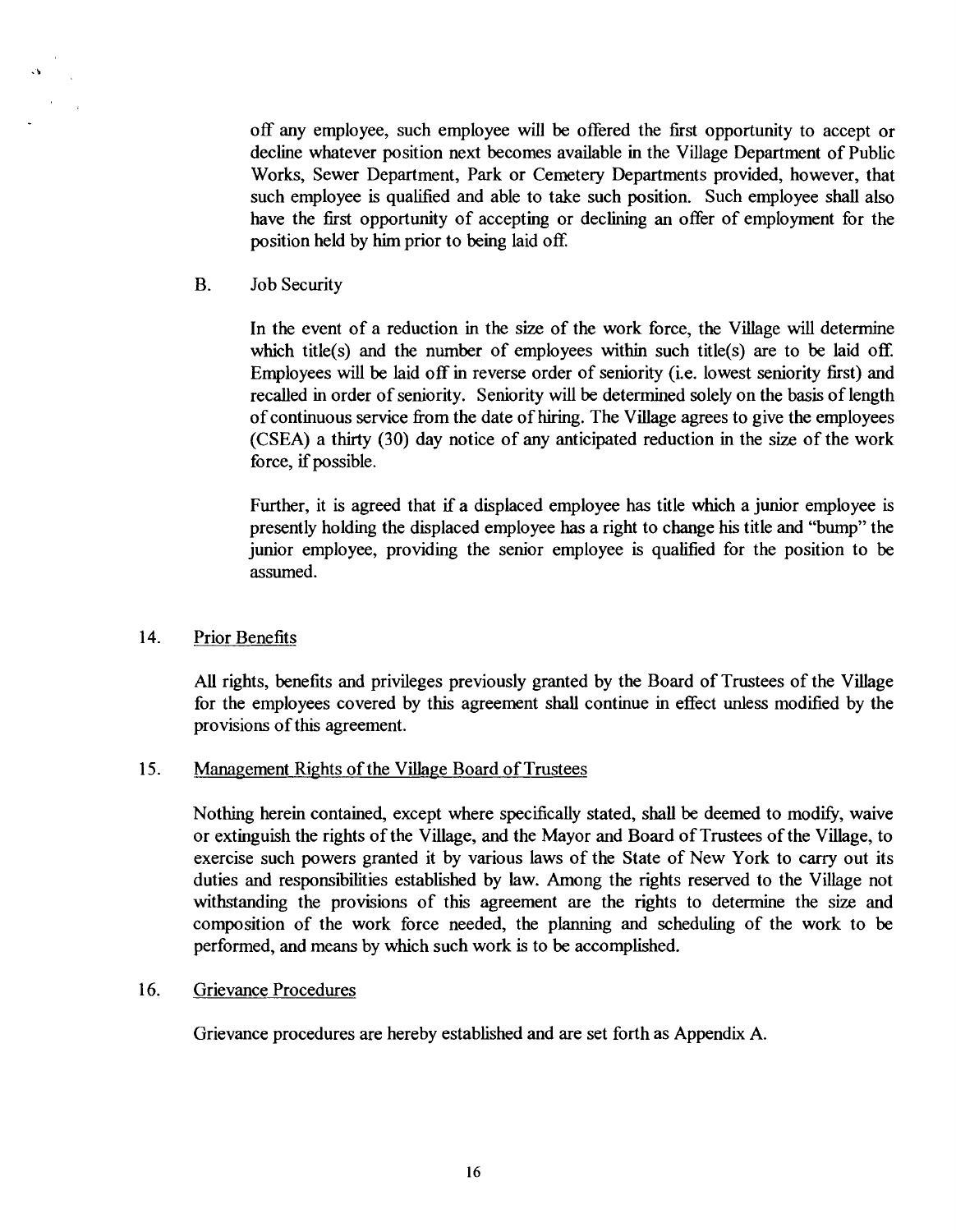#### 17. Designation of Employee Representatives

The Village recognizes the right of the employees to designate non-village employee representatives of CSEA to appear on their behalf to discus salaries, working conditions, grievances and disputes as to the terms and conditions of this agreement and to visit employees during working hours. Such non-village employee representatives shall also be permitted to appear at public hearings before the Board of Trustees upon the request of the employees. The officers and agents of the CSEA shall have the right to visit the Village's facilities for the purpose of adjusting grievances and administering the terms and conditions of this agreement. The employees may also designate two (2) employees fiom their employee unit to assist in adjusting grievances and in administering this agreement. Those employees, after the Village has been notified in writing of their designation shall be permitted a reasonable amount of time free from their regular duties to fulfill such obligations which are intended to maintain a harmonious and cooperative relationship between the Village and the employees to insure that the Village can continue to provide its service to Village residents without interruption.

#### 18. Use of Bulletin Board

The CSEA shall have the right to post notices and other communications on bulletin boards maintained on the premises and facilities of the Village, subject to the approval of the contents of such notices and communications by the Village.

### 19. Administration of Contract

- A. The Village shall so administer its obligations under this agreement in a manner which shall be fair and impartial to all employees and shall not discriminate against any employee by reason of sex, nationality, race or creed.
- B. Pay checks for each employee will contain status data for vacation, personal leave and sick leave.
- C. Notice of Deficiencies: A notice of deficiency or reprimand shall be reviewed with each employee when such notice is placed in his or her personnel folder. A copy will be provided to the employee after the original notice is signed by the employee to signify that he or she has been informed of the action.
- D. No document related to an employee's performance shall be placed in an employee's personnel file without the employee's knowledge and his or her opportunity to sign such document acknowledging receipt.
- E. The Village of Owego "Work Rules and Procedures document dated March 23, 1993 shall apply to this agreement.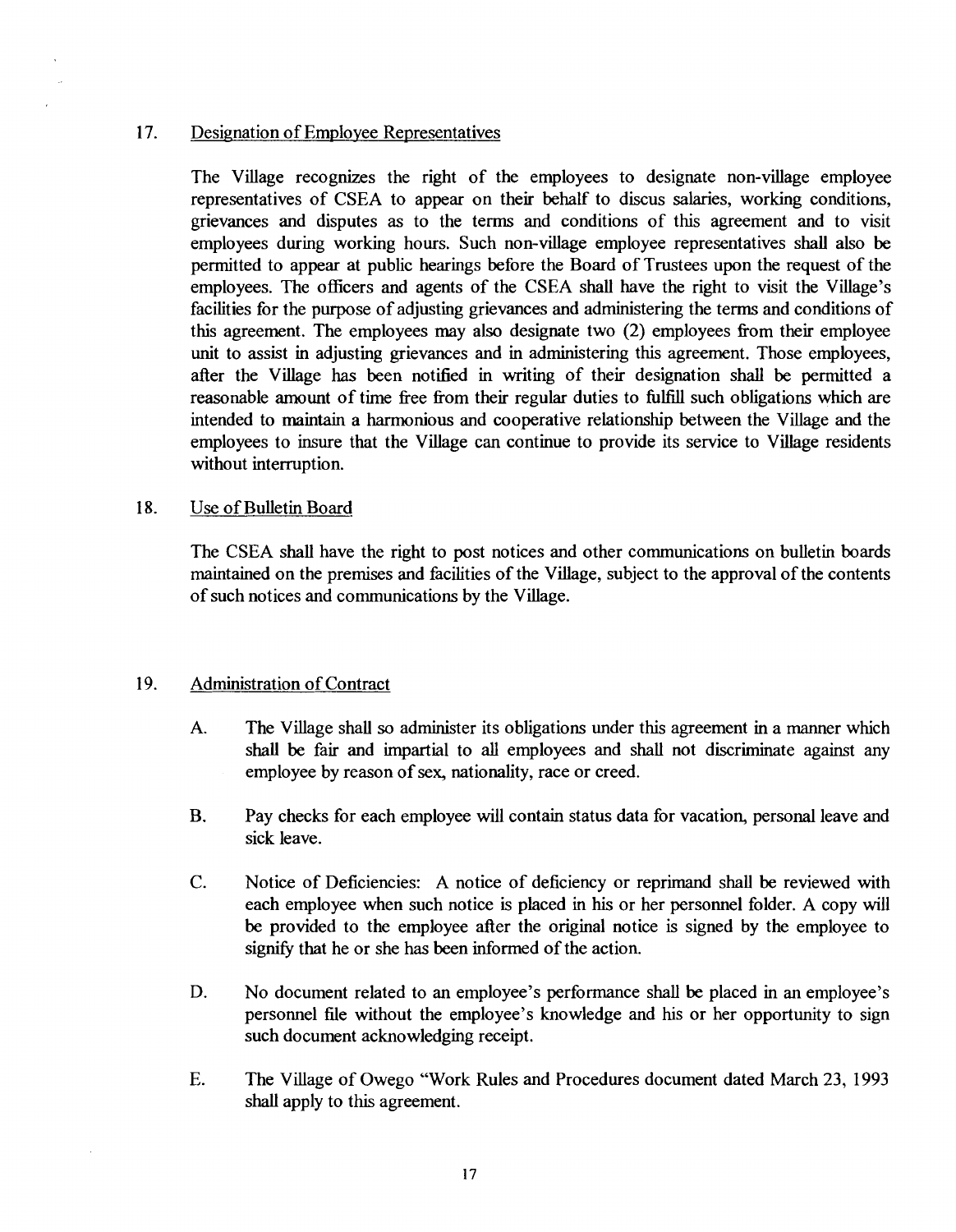#### 20. Legislative Action

 $\ddot{\psi}$ 

It is agreed by and between the parties that any provisions of this agreement requiring legislative action to permit its implementation by amendment of law or by providing the additional funds therefore shall not become effective until the appropriate legislative body has given its approval.

#### 21. Terms & Effective Date

This agreement shall be for a period of two (2) years and shall take effect and be in force from August 1, 2002 through and including July 31, 2004.

#### 22. Dissolution of Board

If the Village Board dissolves itself and no longer exists as an entity this contract and its provisions shall be null and void.

The undersigned parties do hereby set their signatures hereto this  $\mathscr{L}\mathscr{L}$  day of June 2003

Barbara J. Fink/Mayor

David W. Watkins

For the Village of Owego: For the CSEA, Local 1000

Jack Nash CSEA Negotiating Team

Tracy **&&dock**  Village Chief Negotiator CSEA Negotiating Team

**Frank Pond** CSEA Negotiating Team

Ráy DuCharme **ČSEA Labor Relations Specialist**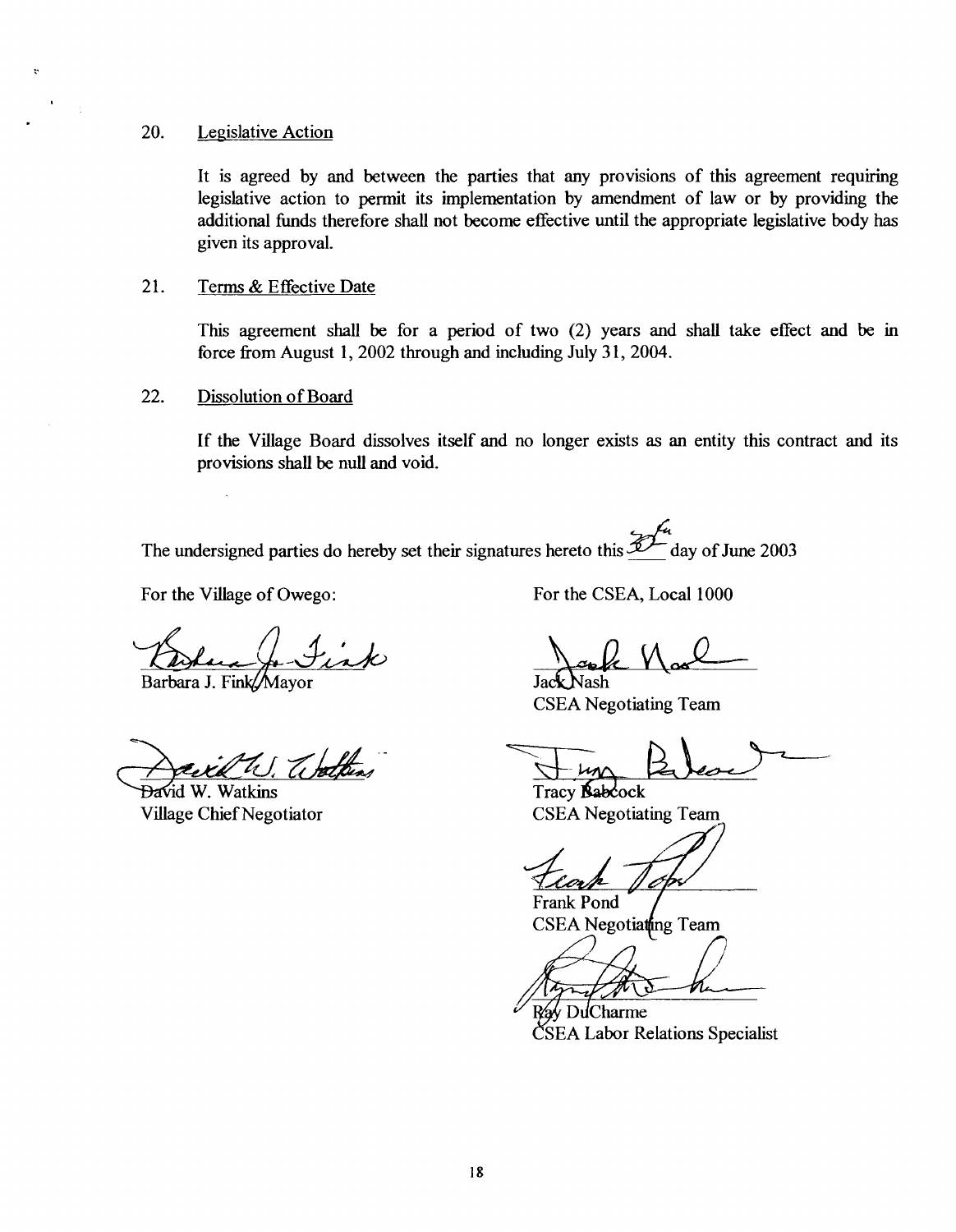### **APPENDIX A GRIEVANCE PROCEDURES**

- A. Definition: A grievance is defined as an employee's dissatisfaction with the application or implementation of the provisions of this agreement or any applicable law, rule, regulation, disciplinary action, or policy of the Village governing the terms and conditions of employment or the application and implementation of any salary or wage agreement presently in effect.
- B. Applicability: Under the terms of this agreement any employee or the CSEA has the right to approach the appropriate supervisor and make known his or her dissatisfaction or complaint in the form of a grievance.
- C. Representation: It is understood that under the terms of this provision an aggrieved employee may be accompanied, represented and advised by a representative of the CSEA at any and all stages of the procedure hereinafter set forth.
- D. Procedure:

Step 1: The employee and the immediate supervisor shall informally discuss the grievance within ten (10) workdays after the event causing the grievance or with ten (10) workdays after the employee becomes aware that the agreement, applicable law, rule regulations or policy apparently has been violated. The immediate supervisor will give his verbal answer within three (3) workdays. If a satisfactory resolution is achieved at this step, no further action on the part of the employee will be taken. If however, the employee is not satisfied, he may proceed to Step 2.

Step 2: The employee shall reduce his grievance to writing briefly stating the nature of the grievance and the remedial action desired the written grievance shall be presented to the department head within five (5) workdays after the conclusion of Step 1. The department head shall arrange to meet with the aggrieved employee within three (3) workdays of receipt of the written grievance in an effort to reach a satisfactory resolution of the grievance. Although the discussion at this step will be informal, the department head shall prepare a memorandum for the record briefly stating the nature of the grievance, a summary of the discussion and his decision along with the reason or reasons for reaching that decision. A copy of the memorandum shall be sent to all parties concerned. If the grievance is resolved satisfactorily, the memorandum will so state. If the employee is not satisfied with the decision of the department head, he may proceed to Step 3.

Step 3: Within ten  $(10)$  days after a copy of the memorandum is received the employee shall submit the written grievance to a committee composed of the Mayor and/or Village Administrator and two (2) Village Trustees. Such committee shall conduct a hearing within five (5) workdays at which all concerned parties shall be called to testify.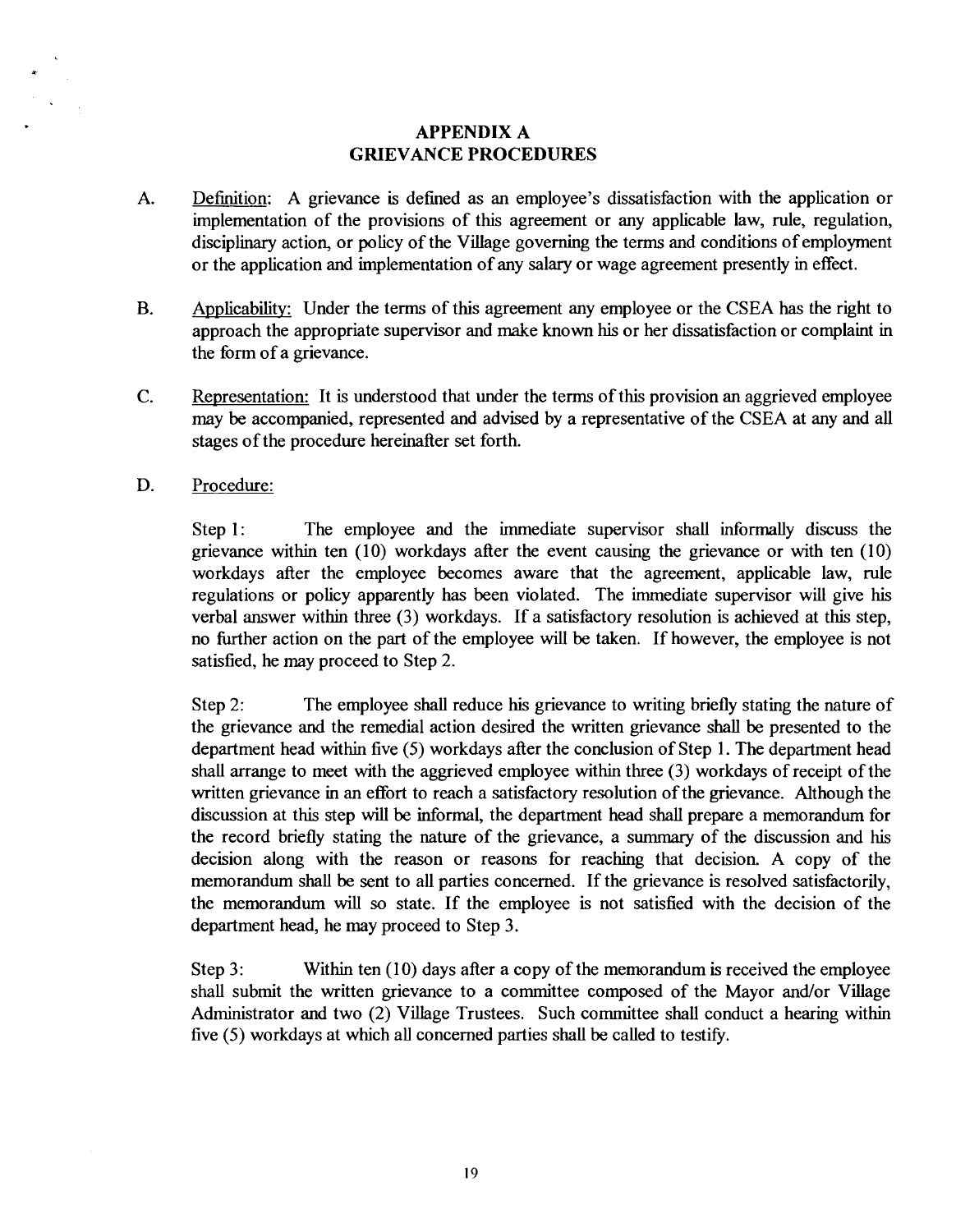Step 4: The written grievance shall be submitted together with a coy of the memorandum, findings, decision of the Board and brief statement of the reasons why the party is dissatisfied with the decision, by the dissatisfied party within ten (10) workdays after the Village Board decision is received, to a tripartite arbitration panel composed of one (1) member selected by the Village and CSEA from a list of professional Arbitrators supplied by P.E.R.B. or the American Arbitrators Association. The cost of such third member shall be shared equally by the Village and the CSEA. The arbitration panel shall meet at such times and places as they determine to be necessary to determine the facts concerning the grievance. If possible, hearings will be conducted only during the regular day shift hours of the basic Monday thru Friday workweek. The aggrieved employee, his representative (if a Village employee), and witnesses called to testify (if Village employees) shall be excused from duty as required to participate in the hearings without loss of pay or charge to accumulate leave. The arbitration committee shall render a decision within fifteen (15) workdays after the conclusion of the hearings. The decision of the arbitration panel shall be final and binding on all parties. The decision of the panel shall be rendered in writing and shall be binding upon both parties. Such decision shall be transmitted to all parties as soon as rendered. No further appeal shall be available under the provisions of this agreement.

#### E. Access to Records:

The Village will, upon request, furnish to the aggrieved employee, or his representative, information from official records having a bearing on the grievance. Full access and copies, if feasible, shall be provided to and of all relevant records, rules, regulations or official directives.

#### **GENERAL**

### A. Requirements for Employment:

- Telephone Upon being hired as a permanent employee and after the probationary period has elapsed; you will be expected to have a telephone as a possible method of contact for emergency situations that may arise after your normal shift, or at other times of need.

- Licenses The nature of the work demands at least a driver's license which you will be required to update to a Class B CDL with options to fit classification of job. This must be done before the end of probation. Non-permanent employees - exempt.

- Physical A physical will be required prior to hiring to assure the Village of Owego you are physically able to perform the duties of the position you will be filling. A "Code of Ethics" will be supplied to every new employee which you will be expected to follow.

#### B. Normal Work Day:

At the present time, consists of eight (8) hours, 7:00am to 3:30pm.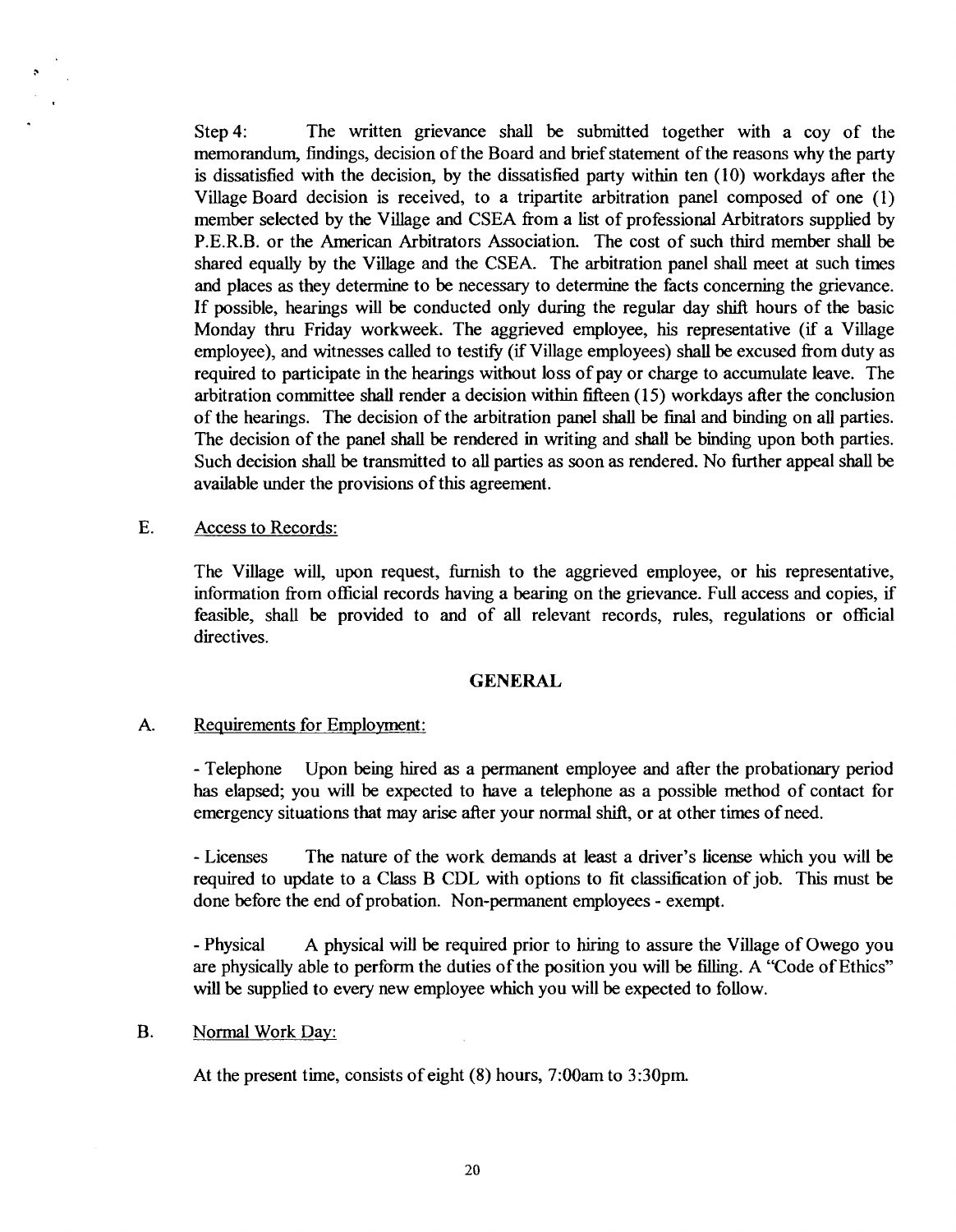#### C. Overtime:

There will be times when you will called upon to work overtime and the request will be made usually to protect the health, safety and welfare of the general public or **as** deemed necessary.

#### D. Work Week:

The present work week is Monday through Friday, the pay day will remain the same. The work week may also be changed at the discretion of the Village of Owego to promote the continuity and the efficiency of the work or operations being performed or about to be performed.

#### E. Establishment of Shifts:

At times and when deemed necessary, other shifts may be established either on a temporary or regular basis and the starting and ending times may be changed **as** required on all shifts to meet the needs of the work or operations being performed or the needs of the work or operations about to be performed or to promote the continuity and efficiency of the work or operations in the best interest of the Village of Owego.

#### F. Coffee Breaks:

The fifteen (15) minute coffee breaks will be rated **as** portal to portal. If taken other than at the work site which means travel time to and fiom other than the work sites may not exceed fifteen (15) minutes unless required by circumstances beyond your control and approved by the foreman and authorized person in charge. The coffee break will **as** near **as** possible take place during the mid shift prior to lunch and the mid shift after lunch. There will be times that due to the nature of operations with which you may be involved you cannot take your coffee break **as** specified above, at which time you will take it at your earliest convenience or as directed by the supervisor in charge.

#### G. Lunch

The normal lunch period on the existing day shift is presently 12:OOpm to 12:30pm equally one-half(112) hour. There may be times due to the nature of the work or operations or due to circumstances beyond your control you cannot take lunch at this time. It will then be taken **as**  soon **as** possible or under the direction of the supervisor in charge.

#### H. Deviation:

No deviation fiom the normal established lunch period or any shift will be made by any employee without the notification and consent of the supervisor in charge. No coffee break or lunch period will be allowed on call-in unless at least two (2) hours is worked before coffee break may be taken or at least three and one half  $(3\ 1/2)$  hours is worked before taking lunch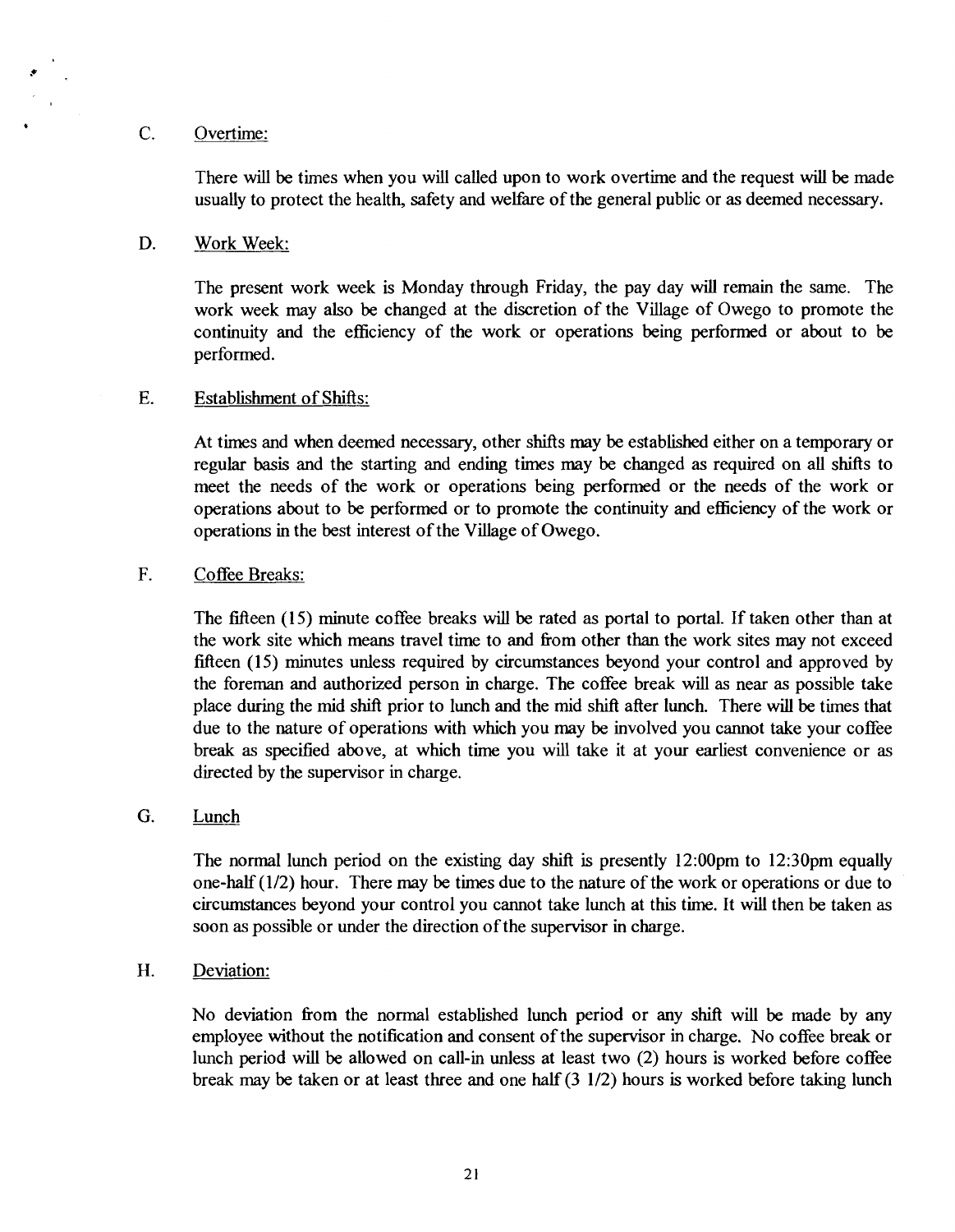unless due to the nature of the work or operation or change in time is permitted by the supervisor.

I. Pay Day

At the present time pay day shall be bi-weekly and normally, unless otherwise specified by the Village of Owego, shall be paid on Thursday, after three (3:OO) pm.

J. Vacation Time and Personal Leave

At no time will more than five (5) employees be on vacation or personal leave unless authorized by the superintendent. A request form must be completed and approved before taking vacation time. Personal Leave shall be approved by the Superintendent or persons designated by the Superintendent. The Superintendent reserves the right to call any employee to work if an emergency or staffing problem arises. Additional people may be allowed if scheduling allows and approved by the Superintendent.

### **SPECIFIC**

- **1.** You will keep a log of the work performed during the day or on various shifts. It will include the day and date, the time of commencing, the actual hours worked, the name and location of the operation performed, equipment and materials used or hauled, the name or number of the vehicle you operated and by whose direction. All bills and correspondence relative to the DPW prior to payment will be processed first through the office of the Superintendent of Public Works.
- 2. In the event you are called in for emergencies or any useful purpose, you will enter in the log the origin of the call, the actual time of the call, the time of actual arrival at work and you will also, in the absence of supervision, report to or notify the Owego Police Department upon arrival and check with them for other needs before leaving work and your time of departure. Response to a call shall not exceed thirty (30) minutes unless there is a justifiable cause for delay, if a delay is necessary, notify OPD of such delay.
- 3. You will be expected to perform the duties assigned to you by the person in charge in a timely and workmanlike manner. Overtime will be allocated by the Superintendent on need and during emergencies to the first responsible person who can be reached after normal working hours.

## **4. Equipment <sup>6</sup>**

A. Upon assignment by supervision to perform a job or operation requiring the use of a vehicle, you as the operator, are responsible to see that the vehicle, prior to usage, is properly maintained in all areas such as, but not limited to, proper gassing up, oil levels, battery levels, radiator, brakes and all lights functioning and all safety needs and work related equipment aboard. At no time shall a piece of equipment be left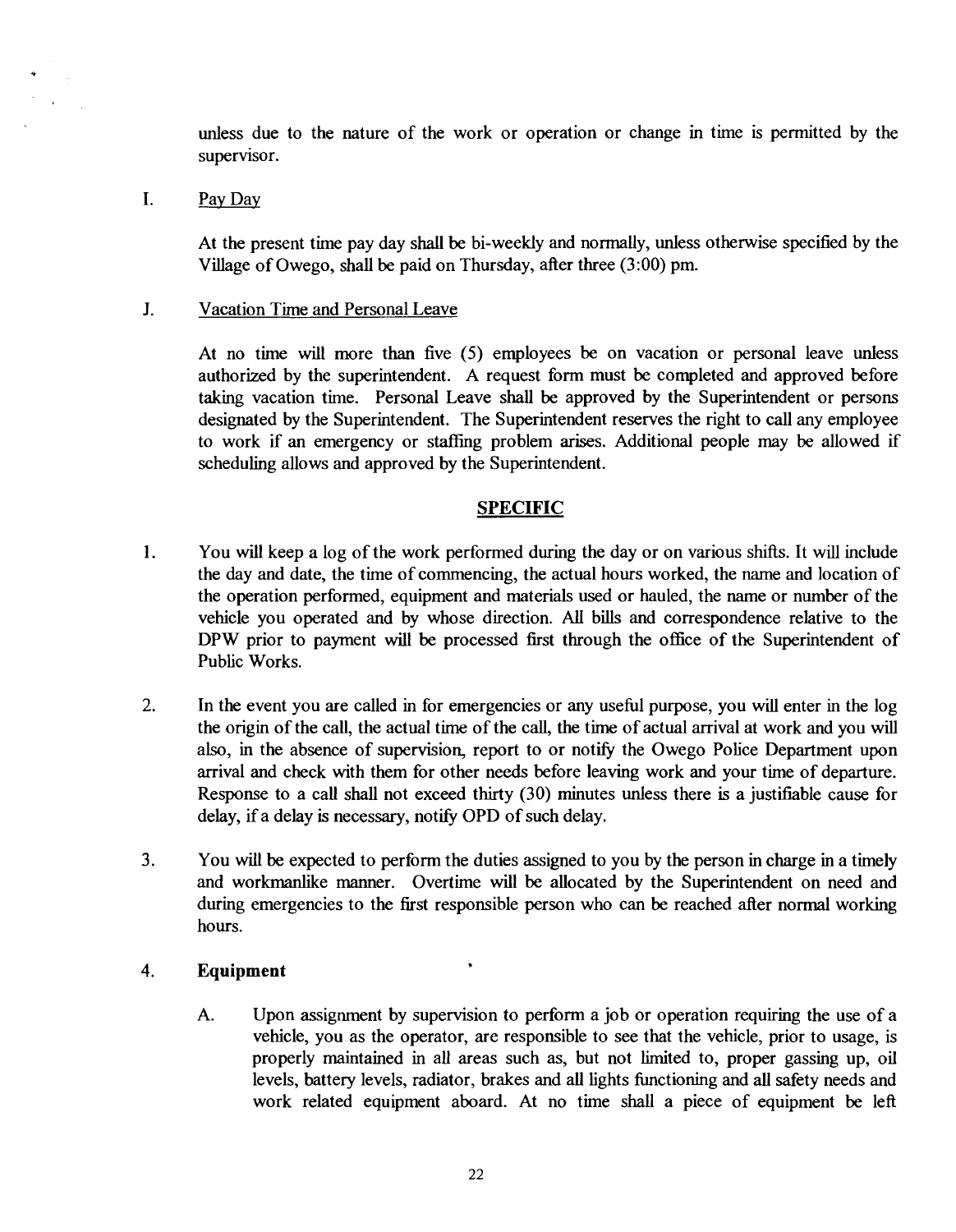unattended in any street or by-way. All equipment shall be returned to a protected area at the end of the day.

- You as the driver are also responsible for the actions and performance of the men  $B<sub>r</sub>$ accompanying you in the performance of your duties assigned and to assure if hauling material or supplies the gross weight of the vehicle is not exceeded. Load covering may be required for particular materials.
- C. If it is required that a piece of equipment is to be hauled or towed or trailer attached, the driver of the vehicle will be responsible to assure the trailer hitch, safety pin and safety chain are secured and any other devices or equipment are property secured.
- D. At the end of a shift or usage of a vehicle or piece of equipment, requiring that air tanks be blown down to remove condensation or cleaning and lubing is required, you as the driver or operator will be responsible to see that proper maintenance is performed.
- E. You will report in writing any problems or possible safety hazards you are aware of while operating any piece of equipment or any vehicle to the supervisor in charge. In no case shall you operate any equipment or vehicle that you are aware of is deemed to be unsafe or a hazard until repaired.
- *5.* You will perform the duties assigned and will wear the safety and protective equipment furnished by the Village of Owego in all areas where required.
- **6.** You will never leave or create a safety hazard of any nature in any work area or path way.
- 7. You will when performing work of any nature in a public right of way or street, properly post the area with proper work signs or lights or barricades or all of the above including, when necessary, flagmen and flags.
- **8.** You will not cruise the streets without assignment and in no case shall you be out of your assigned work area unless going to and fiom the DPW on need or as so ordered by the supervisor. Personal use of Village vehicles and or equipment will not be permitted without special approval by the Village Board of Trustees or Superintendent of Public Works. Use of personal vehicles for Village use will only be allowed by special approval by the Board of Trustees as requested through the Superintendent of Public Works.
- **9.** You will report by radio when you leave your vehicle and your location and you will radio in when returning to your vehicle.
- **10.** You will follow the rules of O.S.H.A. Every permanent employee will receive a copy of Construction Industry Standards, and have access to the full size manual.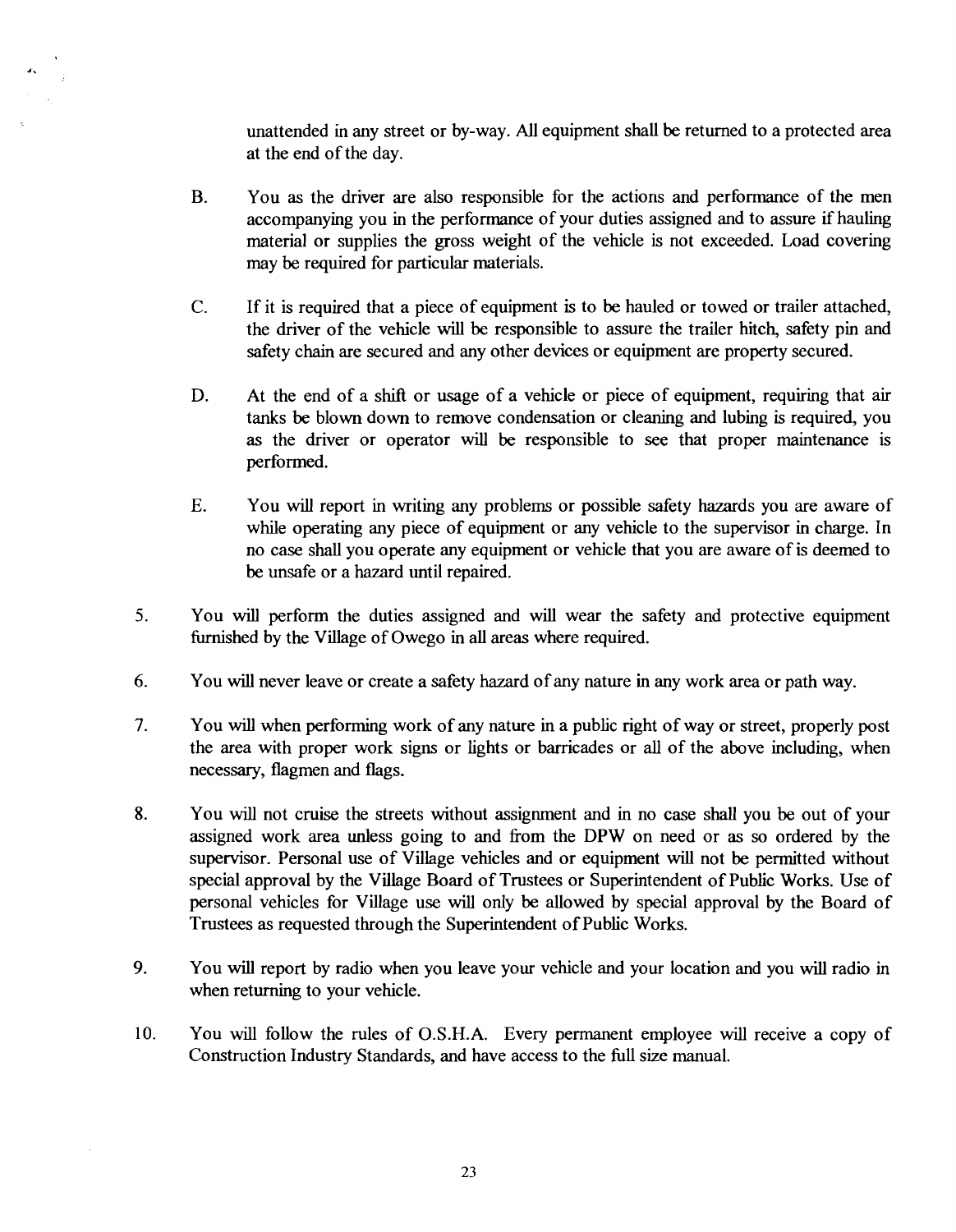- 1 1. You will never run or operate a grinder, sander, saw, weeder, welder, cutting torches or any machines or pieces of equipment without wearing protective goggles, safety glasses, ear protectors, hard hats, or any other protective gear or gloves (as required) or endanger anyone working in the vicinity unless they are also protected.
- 12. You will attend safety and training sessions given by the Village for your protection.
- 13. When returning to the DPW for hrther instructions or upon completion of a job and you observe any hazard or object in or on the highway or streets you shall remove it. After job completion, return for further assignments.
- **14.** Before making an authorized purchase for the Village of Owego, a purchase order number must be assigned and a totaled, itemized bill returned and earmarked for the department of usage and what the item purchased was used for.
- 15. You will conduct yourself in the performance of your duties in a polite and orderly manner.
- 16. All vehicle and equipment supplied with seat belts and/or safety devices shall be worn or used. Each operator of said vehicle or equipment shall obey all traflic laws and signal devices. Fines, defense, or court costs will not be paid by the Village of Owego unless so ordered by the Board of Trustees.
- 17. Employees shall abstain fiom the use of department vehicles while under the influence of alcoholic beverages, prescription drugs or other substances which impair clear judgment and ability to perform required functions safely. This action will be strictly enforced and disciplinary action or discharge could result.
- 18. No employee shall be on Village premises outside of working hours unless authorized by the Superintendent of Public Works.
- 19. Visitors will not be allowed on Village premises unless authorized by the Superintendent of Public Works or Board of Trustees.
- 20. Keys to Village premises or equipment shall only be in the possession of the assigned employee. Immediate discharge will result, as this is a breach of security. The only exception is by written authorization of the Superintendent of Public Works and such authorization shall be carried on the person to whom written and possessor key and after proper written notification is given to the Police Department. Insurance carrier notification may be required in some instances.
- 21. Small hand tools may be loaned to Village employees on a daily basis only with written permission given by the Superintendent of Public Works. Misuse of this policy will result in revocation of this policy for all employees. While signed out tools are in the signer's possession they are responsible for the condition and will hold the Village blameless for any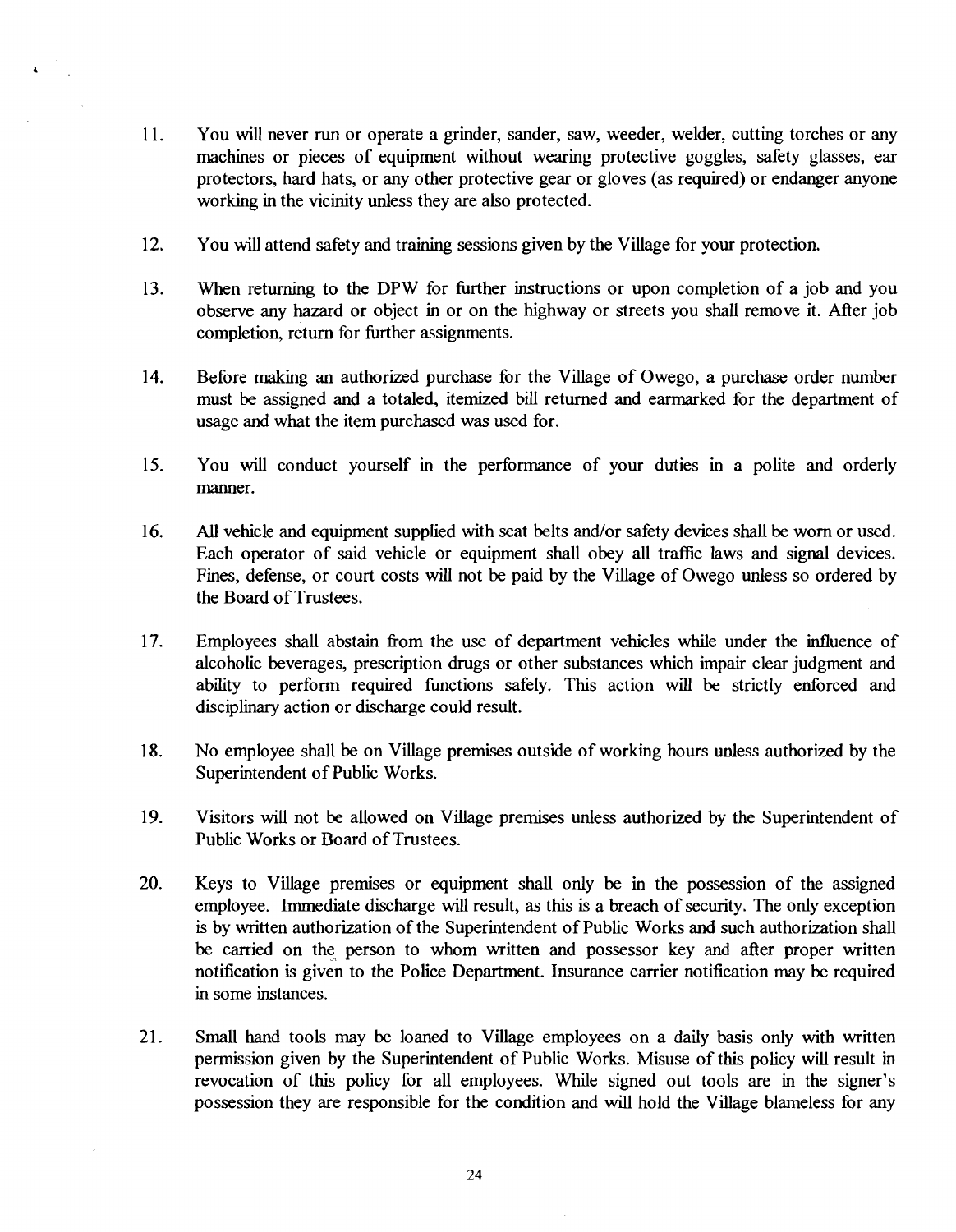accidents while using tools in the signer's possession. When tools are returned, it will be the responsibility of the signed out employee to have the Superintendent inspect the condition of tools and get a signed receipt for the tools loaned. Any shortages or damage to tools will be the responsibility of the soignée and immediate restitution will be required.

- 22. It will be the responsibility of every employee to appear to work in clean clothing and a neat orderly appearance. Failure to comply may result in the employee being suspended without pay until the condition is corrected.
- **23.** When making Village approved personal safety purchases the balances over the budgeted amount will be due to the Clerk-Treasurer within (7) days fiom the date payment is made to the vendor. Examples: eye exams, amounts over limits for eyewear and shoes. Personal clothing payment will only be made by voucher if employee receiving benefit. Receipts must be attached and sales tax or shipping charges must be deducted.
- **24.** Scrap materials, discarded items or obsolete equipment shall not be removed fiom the Village premises for personal use unless a receipt for same is attained fiom the Superintendent or permission is granted by the Board of Trustees.

#### **Viola tion**

Any violation of the work rules will be enforced by the guidelines established by the Department of Justice.

### **Supervision**

The person in charge of supervision will at all times be actively engaged in the work assignments or, if more than one operation is in progress, he will periodically inspect the work or operation in progress, unless otherwise assigned.

Subject to update by the Village Board.